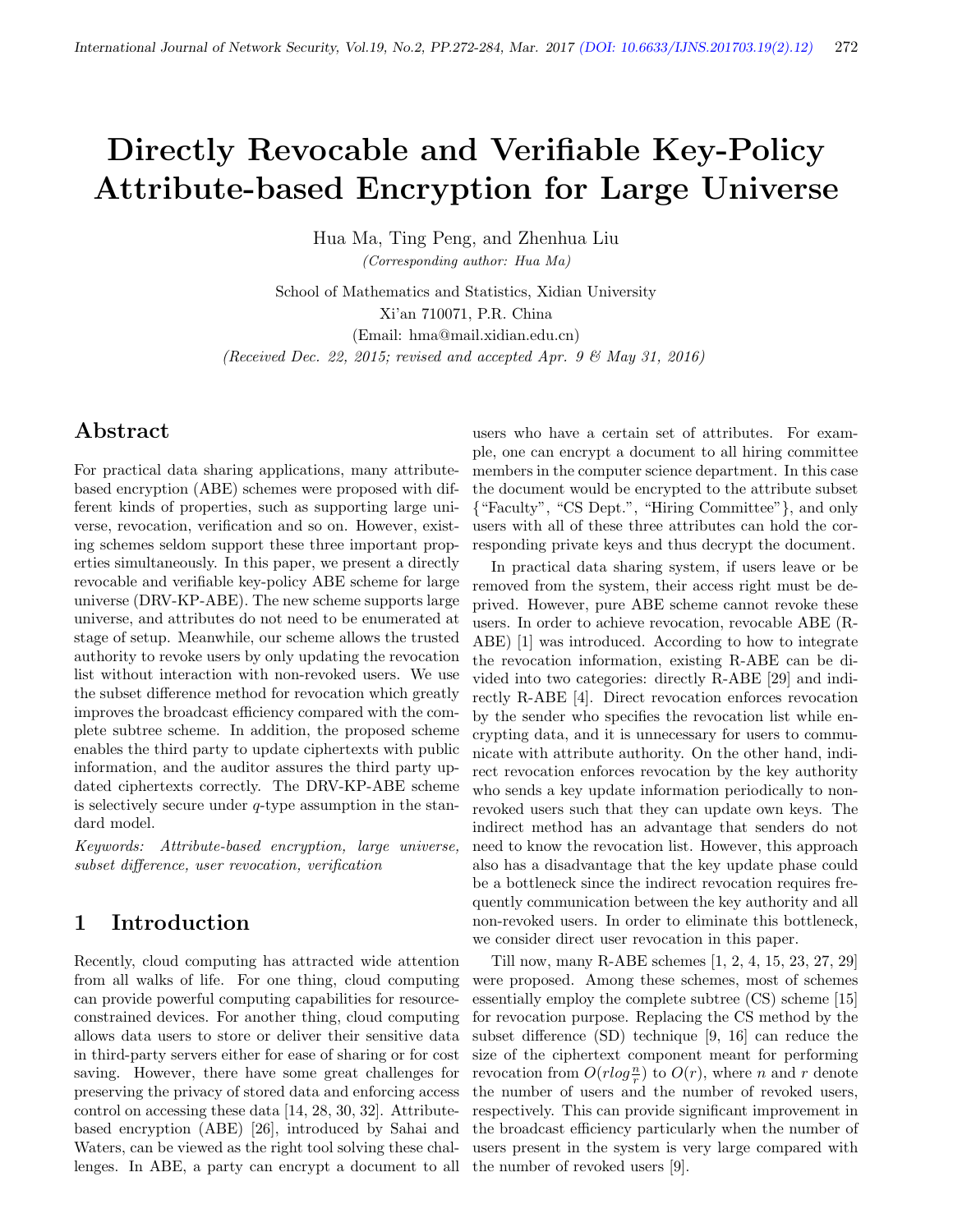In fact, R-ABE alone cannot prevent revoked users from decrypting ciphertexts that were generated before revocation, since the old private key of revoked users is enough to decrypt those ciphertexts. Thus a complete solution has to support not only the revocation functionality but also the ciphertext update functionality. Sahai and Waters [25] considered the problem of updating ciphertexts in the setting of R-ABE, where the third party  $(e.g.,$ storage server) can update stored ciphertexts with public available information. However, in a practical application setting [13, 27], if the correctness of updated ciphertexts cannot be guaranteed, the third party may return a wrong information for some interest. This motivates us to study ABE with verifiable ciphertext delegation.

In addition, ABE can be classified into two categories depending on the size of attributes: small universe construction [3] and large universe construction [24]. In "small universe" construction, attributes are pre-specified at the stage of setup, and additional attributes cannot be added. While in "large universe" construction, the size of the attributes can be exponentially large, and a large number of new attributes can be added to the system at any time. Therefore, it seems that the scheme supporting large universe is more suitable for actual demand.

#### 1.1 Our Contribution

We present a KP-ABE scheme that simultaneously supports user revocation, ciphertext update verification and "truly" large attribute universe. For that purpose, we make use of the technique given by Rouselakis and Waters [24] to achieve large universe construction and the one given by Shi et al. [27] in order to achieve the revocation and verification. Specially, we manage revocation for ABE by utilizing the SD mechanism [9, 16] instead of CS scheme. More precisely, we present the KP-ABE scheme with the following properties:

- The proposed scheme has a constant number of group elements in public parameters, and imposes no bound on the size of attributes used for encryption.
- In our scheme, the private key is associated with a user identity and the access policy. The ciphertext is related to the set of attributes and a revocation list. A user can decrypt a ciphertext if and only if her/his attributes satisfy the access structure and she/he is not in the revocation list. When revoking users, the trusted authority only needs to update the revocation list, without any interaction with non-revoked users.
- We use the SD method for revocation which greatly improves the broadcast efficiency and provides a smaller covering set compared with the CS scheme.
- Our scheme can delegate the third party to update ciphertexts with public available information. Meanwhile, the scheme allows the auditor to verify whether ciphertexts are updated correctly by the third party.

#### 1.2 Organization

The rest of the paper is organized as follows. We discuss related works in Section 2 and in Section 3 we give necessary background information. We describe scheme definition and security game in Section 4. The concrete construction of DRV-KP-ABE scheme and security proof are detailed in Sections 5 and 6, respectively. The performance analysis and efficiency improvement are discussed in Section 7. Finally, we give the conclusion in Section 8.

# 2 Related Works

The notion of ABE, which enables fine-grained and noninteractive access control of shared data, was first introduced by Sahai and Waters [26]. Currently, there are two different and complementary forms of ABE: key-policy ABE (KP-ABE) [19] and ciphertext-policy ABE (CP-ABE) [3, 10, 21]. In KP-ABE, the ciphertext is associated with the set of attributes, and the secret key is associated with the access policy. While in CP-ABE, the idea is reversed: the user' private key is related to the set of attributes, and the access control policy on these attributes is attached to the ciphertext. Until now, many variants of ABE have been proposed to provide promising properties and functionalities, such as multi-authority ABE [18], ABE with outsourcing decryption [13, 36], traceable ABE [22], anonymous ABE [34] and so on. As a promising property, R-ABE is still an active research topic.

In 2008, Boldyreva et al. [4] constructed the first R-ABE scheme with indirect revocation, which key authority sends a key update information periodically to nonrevoked users. Meanwhile, the sender doesn't care the revocation list when encrypting a message  $(e.g., [4, 15])$ . Attrapadung and Imai [1] proposed a directly revocable ABE scheme, which the trusted authority revokes users by only updating the revocation list without interaction with non-revoked users. Later, they proposed a hybrid R-ABE scheme [2] which allows senders to choose the concrete revocation mode during the encryption phase. However, all of the above constructions make use of the CS method to achieve revocation. Lee et al. [16] utilized the SD scheme to achieve revocation for identity-based encryption (IBE) and pointed out that their technique for R-IBE cannot be directly applicable to construct an R-ABE scheme. Recently, Datta et al. [9] presented the first fully secure unbound R-ABE scheme in prime order bilinear groups via SD mechanism.

Note that these mechanisms in the above revocation modes only guarantee that revoked users cannot decrypt ciphertexts created after revocation. To prevent revoked users from decrypting ciphertexts that were generated before revocation, proxy re-encryption [8, 23] was introduced, which needs the interaction between the proxy and the trusted authority. Other works [25, 27, 33] considered the problem of updating ciphertexts in the setting of R-ABE, where the third party can update stored cipher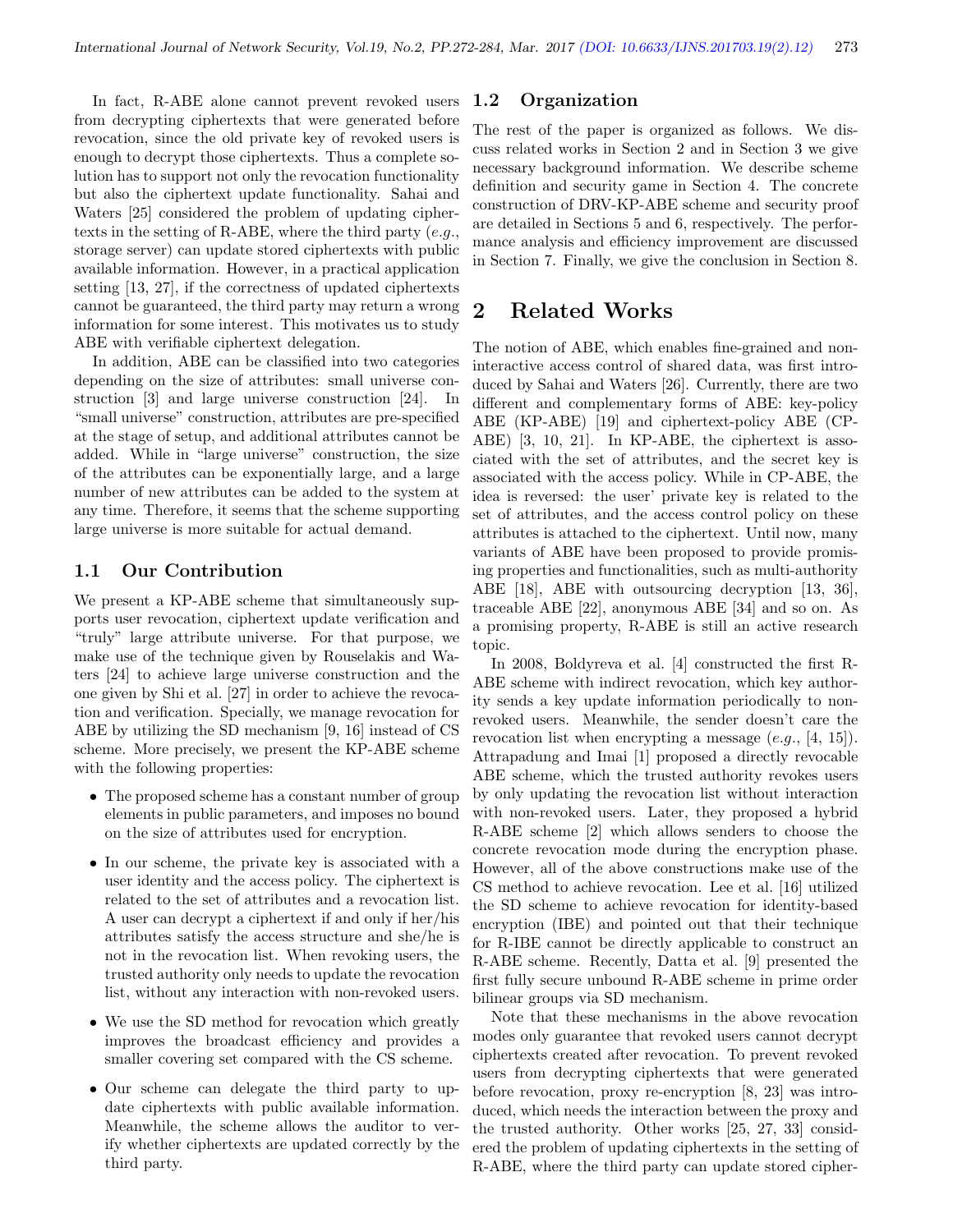texts without any interaction with either data owners or the trusted authority whenever the revocation event happens. In addition, Shi et al. [27] considered ciphertext update verification in the setting of directly R-ABE, where the auditor can verify whether ciphertexts were updated correctly or not.

Though these schemes have been introduced to achieve efficient revocation, they cannot support large attribute universe construction. The first large universe KP-ABE scheme in the standard model was given in [17], which is based on composite order groups. Later, several large universe ABE schemes were given in [12, 15, 24]. However, they have no consider the revocation and verification, simultaneously. Thus, it is necessary to study revocable and verifiable KP-ABE scheme for large universe.

# 3 Preliminaries

In this section, we give the definitions of bilinear groups, access structures and complexity assumptions. In addition, in order to achieve efficient revocation, we introduce the binary tree and SD method.

#### 3.1 Notations

For  $n \in \mathbb{N}$ , we define  $[n] = \{1, 2, \dots, n\}$ . Similarly, for  $n_1, \dots, n_k \in \mathbb{N} : [n_1, \dots, n_k] = [n_1] \times [n_2] \times \dots \times [n_k].$ When S is a set, we denote by  $s \leftarrow S$  the fact that the variable  $s$  is picked uniformly at random from  $S$ . We write  $s_1, s_2, \dots, s_n \leftarrow S$  as shorthand for  $s_1 \leftarrow S, s_2 \leftarrow$  $S, \dots, s_n \leftarrow S$ . When v is a vector (of any type), we will denote by  $v_i$  the *i*-th element and by  $\langle v, w \rangle$  the inner product of vectors v and w.

#### 3.2 Bilinear Groups

Let  $\mathbb{G}$ ,  $\mathbb{G}_T$  be two multiplicative cyclic groups of prime order  $p$  and  $q$  be a generator of  $\mathbb{G}$ . A bilinear map  $e$  is a map  $e : \mathbb{G} \times \mathbb{G} \longrightarrow \mathbb{G}_T$  with the following properties:

- 1) Bilinearity: For all  $u, v \in \mathbb{G}, a, b \in \mathbb{Z}_p$ , we have  $e(u^a, v^b) = e(u, v)^{ab};$
- 2) Non-degeneracy:  $e(g, g) \neq 1$ ;
- 3) Computability: There is an efficient algorithm to compute  $e(u, v)$  for all  $u, v \in \mathbb{G}$ .

#### 3.3 Access Structures

In this section, we present the formal definition of access structures [24]. Let  $\mathcal{P} = \{P_1, P_2, \cdots, P_n\}$  be the attribute universe. An access structure on  $P$  is a collection  $A$  of non-empty sets of attributes, *i.e.*,  $\mathbb{A} \subseteq 2^{\mathcal{P}} \setminus \{\emptyset\}$ . The sets in A are called the authorized sets and the sets not in A are called the unauthorized sets. Additionally, an access structure is called monotone if  $\forall B, C \in \mathbb{A}$ : if  $B \in \mathbb{A}$  and  $B \subseteq C$ , then  $C \in A$ . In our construction, we only consider monotone access structures.

#### 3.4 Linear Secret-Sharing Schemes

A linear secret-sharing scheme (LSSS) [24] can be used to represent an access control policy  $(M, \rho)$ , where M is an  $l \times n$  matrix which is called the share generating matrix and  $\rho$  maps a row into an attribute. A LSSS consists of two algorithms:

- **Share**( $(M, \rho)$ , s): This algorithm is used to share secret value s to attributes. Considering a column vector  $v = (s, r_2, \dots, r_n)$ , where  $s \in \mathbb{Z}_p$  is the secret to be shared and  $r_2, \dots, r_n \in \mathbb{Z}_p$  are randomly chosen, then  $\lambda_i = M_i \cdot v$  is a share of the secret s, which belongs to the attribute  $\rho(i)$ .
- **Reconstruction**  $(\lambda_1, \dots, \lambda_l, (M, \rho))$ : This algorithm is used to reconstruct s from secret shares. Let  $S \in \mathbb{A}$ be any authorized set and  $I = \{i : \rho(i) \in S\} \subseteq$  $\{1, 2, \dots, l\}$ . Then there exists coefficients  $\{c_i | i \in I\}$ such that  $\Sigma_{i\in I}c_iM_i = (1,0,\cdots,0)$ , thus we have  $\Sigma_{i\in I}c_i\lambda_i=s.$

#### 3.5 Subset Difference Method

In this paper, we use the subset difference method [9, 16] to realize efficient revocation. We now give some notations (as shown in Table 1) concerning a full binary tree which is similar to those defined in literature [9]. Label the nodes in  $\beta\mathcal{T}$  by 1 to 2n − 1 in the way that root is labeled 1, if parent is labeled  $i$ , then the left child is labeled  $2i$  and the right child is labeled  $2i + 1$ . Every member in U is assigned to a leaf node in the tree. The identifier  $L_i$ of each node in the tree is assigned as follows: Each edge in the tree is assigned with 0 or 1 depending on whether the edge connects a node to its left or right child node. The identifier  $L_i$  of a node  $v_i$  is the bit string obtained by reading all the labels of edges in the path from the root to the node  $v_i$ . The Steiner Tree  $ST(R)$  is the minimal subtree of  $BT$  that connects all the leaf nodes in R and the root node. One example of the labeling is shown in Figure 1.

The SD scheme [9] is summarized as follows:

- **SD.Setup** $(n)$ : This algorithm takes as input the maximum number *n* of users (for simplicity,  $n = 2<sup>d</sup>$ ). It sets a full binary tree  $\beta \mathcal{T}$  of depth d and assigns every user to a different leaf node in  $\beta\mathcal{T}$ . It outputs  $BT$ .
- **SD.Assign** $(\mathcal{BT}, u)$ : This algorithm takes as input the full binary tree  $\beta \mathcal{T}$  and a user serial number  $u \in$ [n]. Let  $v(u)$  be the leaf node assigned to u and  $path(v(u)) = (v_{k_0}, v_{k_1}, ..., v_{k_n})$  be the path from the root node  $v_{k_0}$  to the leaf node  $v_{k_n} = v(u)$ . For all  $i, j \in \{k_0, k_1, ..., k_n\}$  such that  $v_j$  is a descendant of  $v_i$ , it adds  $S_{i,j}$  defined by two nodes  $v_i$  and  $v_j$  in the path into a private set  $PV_u$ . Finally, it outputs  $PV_u$ .
- **SD.Cover** $(\mathcal{BT}, R)$ : This algorithm takes as input the binary tree  $\beta\mathcal{T}$  and a revoked set R of users. Then it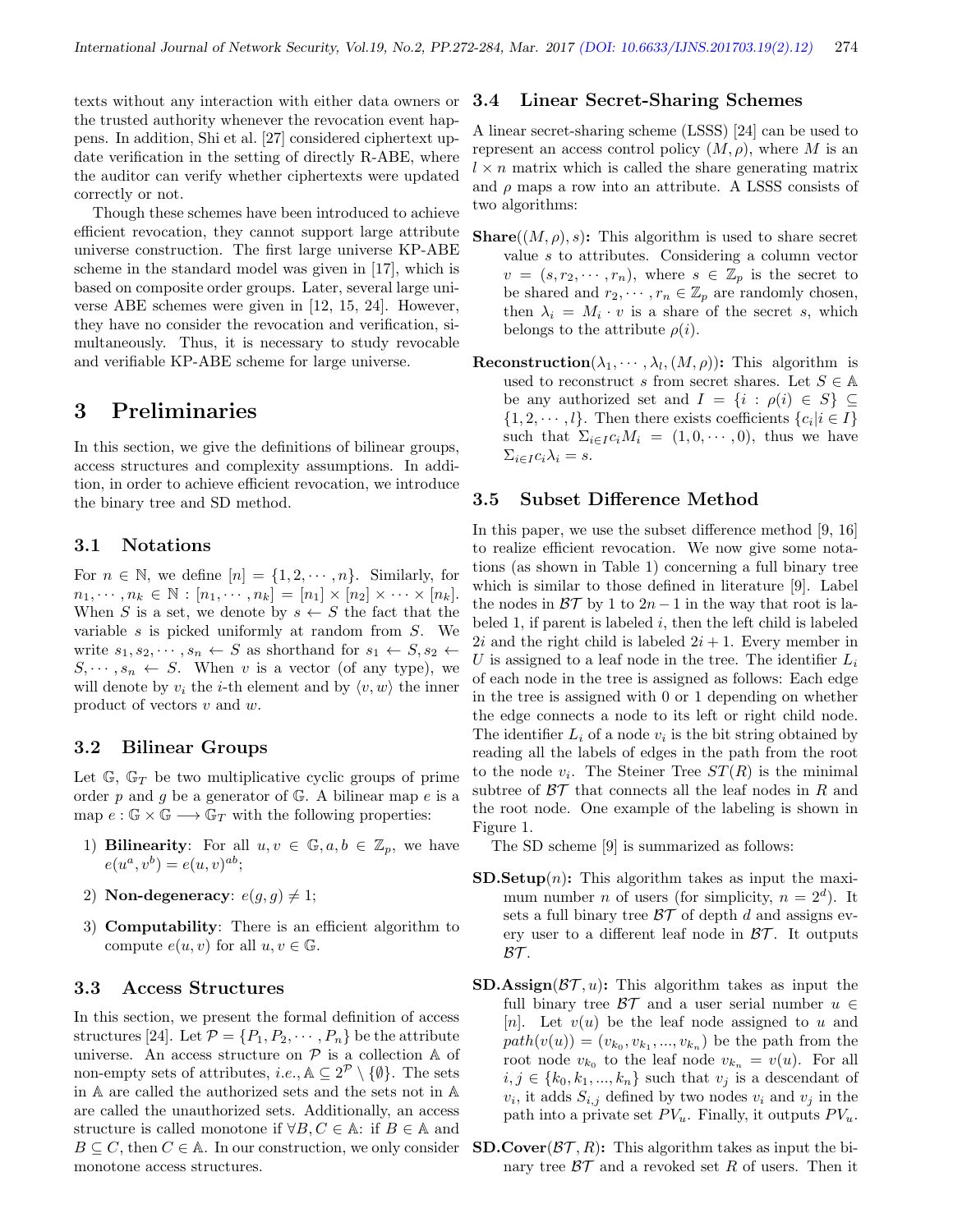| Notation         | Significance                                                                                       |
|------------------|----------------------------------------------------------------------------------------------------|
| $\,n$            | The maximum number of users in the system                                                          |
| BT               | A full binary tree with $n$ leaf nodes                                                             |
| U                | A serial number set of user                                                                        |
| $\boldsymbol{R}$ | A serial number set of revoked user                                                                |
| $v_i$            | A node in $\mathcal{BT}$ for any $i, i \in [2n-1]$                                                 |
| $d_i$            | The depth of the node $v_i$                                                                        |
| $T_i$            | A subtree of $\mathcal{BT}$ that is rooted at $v_i$ , where $v_i \in \mathcal{BT}$                 |
| $T_{i,j}$        | A subtree $T_i - T_j$ for any $v_i, v_j \in \mathcal{BT}$ such that $v_i$ is the ancestor of $v_i$ |
| $\overline{S_i}$ | The set of leaf nodes of $T_i$                                                                     |
| $S_{i,j}$        | The set of leaf nodes of $T_{i,j}$                                                                 |
| $L_i$            | An identifier for a node $v_i$ in $\overline{\mathcal{BT}}$ , a fixed and unique string            |
| $(L_i  d_i)$     | The integer representation of the string formed by concatenating $d_i$ with $L_i$                  |
| $(L_i  L_i)$     | The integer representation of the string obtained by concatenating $L_i$ with $L_i$                |
| ST(R)            | The Steiner Tree induced by a subset $R$ and the root node                                         |

Table 1: Notations

computes  $CV_R$  iteratively by removing nodes from  $ST(R)$  until  $ST(R)$  only has a single node as follows (an example is given in Figure 1):

- 1) Find two leaves  $v_i$  and  $v_j$  in  $ST(R)$  such that the least-common-ancestor (lca) v of  $v_i$  and  $v_j$ does not contain any other leaf node of  $ST(R)$ in its subtree. Let  $v_l$  and  $v_k$  be the two children of v such that  $v_i$  is a descendant of  $v_l$ , and  $v_j$ is a descendant of  $v_k$ . (If there is only one leaf node, make  $v_i = v_j$  to be the leaf, v to be the root of  $ST(R)$  and  $v_l = v_k = v.$ )
- 2) If  $v_l \neq v_i$ ,  $CV_R = CV_R \bigcup S_{l,i}$ ; if  $v_k \neq v_j$ ,  $CV_R =$  $CV_R \bigcup S_{k,j}$ .
- 3) Remove from  $ST(R)$  all the descendants of v and make it a leaf.
- **SD.Match**( $CV_R, PV_u$ ): This algorithm takes as input a covering set  $CV_R = \{S_{i,j}\}\$ and a private set  $PV_u = \{S_{i',j'}\}.$  It obtains  $(S_{i,j}, S_{i',j'})$  such that  $S_{i,j} \in CV_R, u \in S_{i,j}$ , and  $S_{i',j'} \in PV_u$ , or obtains ⊥.

For all  $n = 2^d$ , let  $\mathcal{BT} \leftarrow \mathbf{SD}.\mathbf{Setup}(n)$ ,  $PV_u \leftarrow$  $SD. Assign(\mathcal{BT}, u), CV_R \leftarrow SD.Cover(\mathcal{BT}, R)$ . The correctness of the SD scheme is defined as follows:

- 1) If  $u \notin R$ , then **SD.Match** $(CV_R, PV_u) = (S_{i,j}, S_{i',j'})$ ;
- 2) If  $u \in R$ , then **SD.Match**( $CV_R, PV_u$ ) =⊥.

As shown in Figure 1, given  $R = \{u_2, u_3, u_4, u_6\}$ . According to the algorithm **SD.Cover** $(\mathcal{BT}, R)$ , choose  $v_5$ as a lca of  $v_{10}$  and  $v_{11}$ . Get  $v_5$  as a leaf,  $v_2$  is a lca of  $v_9$  and  $v_5$ . Get  $v_2$  as a leaf,  $CV_R = \{S_{4,9}\}\text{, the root}$ is a lca of  $v_{13}$  and  $v_2$ ,  $CV_R = \{S_{4,9}, S_{3,13}\}.$  For  $u_1 \notin$  $R, PV_{u_1} = \{S_{1,2}, S_{1,4}, S_{1,8}, S_{2,4}, S_{2,8}, S_{4,8}\},$  run the algorithm **SD.Match**( $CV_R, PV_{u_1}$ ) and output ( $S_{4,9}, S_{4,8}$ ). Similarly, the algorithm **SD.Match**( $CV_R, PV_{u_8}$ ) outputs



 $(S_{3,13}, S_{3,15})$ . For  $u \in R$ , the algorithm **SD.Match**( $CV_R$ ,  $PV_u$ ) outputs  $\perp$ .

**Lemma 1.** Let  $n$  be the number of leaf nodes and  $r$  be the size of a revoked set. The size of a private set is  $O(log^2 n)$ and the size of a covering set is at most  $2r - 1$  in the SD scheme [9].

#### Complexity Assumption

For our KP-ABE construction we will use a  $q$ -type assumption [24], which is similar to the Decisional Bilinear Diffie-Hellman Assumption augmented with  $q$  parameters  $b_i$ . The assumption is defined via the following game between a challenger and an attacker:

Initially, the challenger inputs the security parameter and picks a random group element  $g \leftarrow \mathbb{G}$  and  $q + 3$ random exponents  $a, b, c, b_1, b_2, \dots, b_q \leftarrow \mathbb{Z}_p$ . Then he sends the group description  $(p, \mathbb{G}, \mathbb{G}_T, e)$  and all of the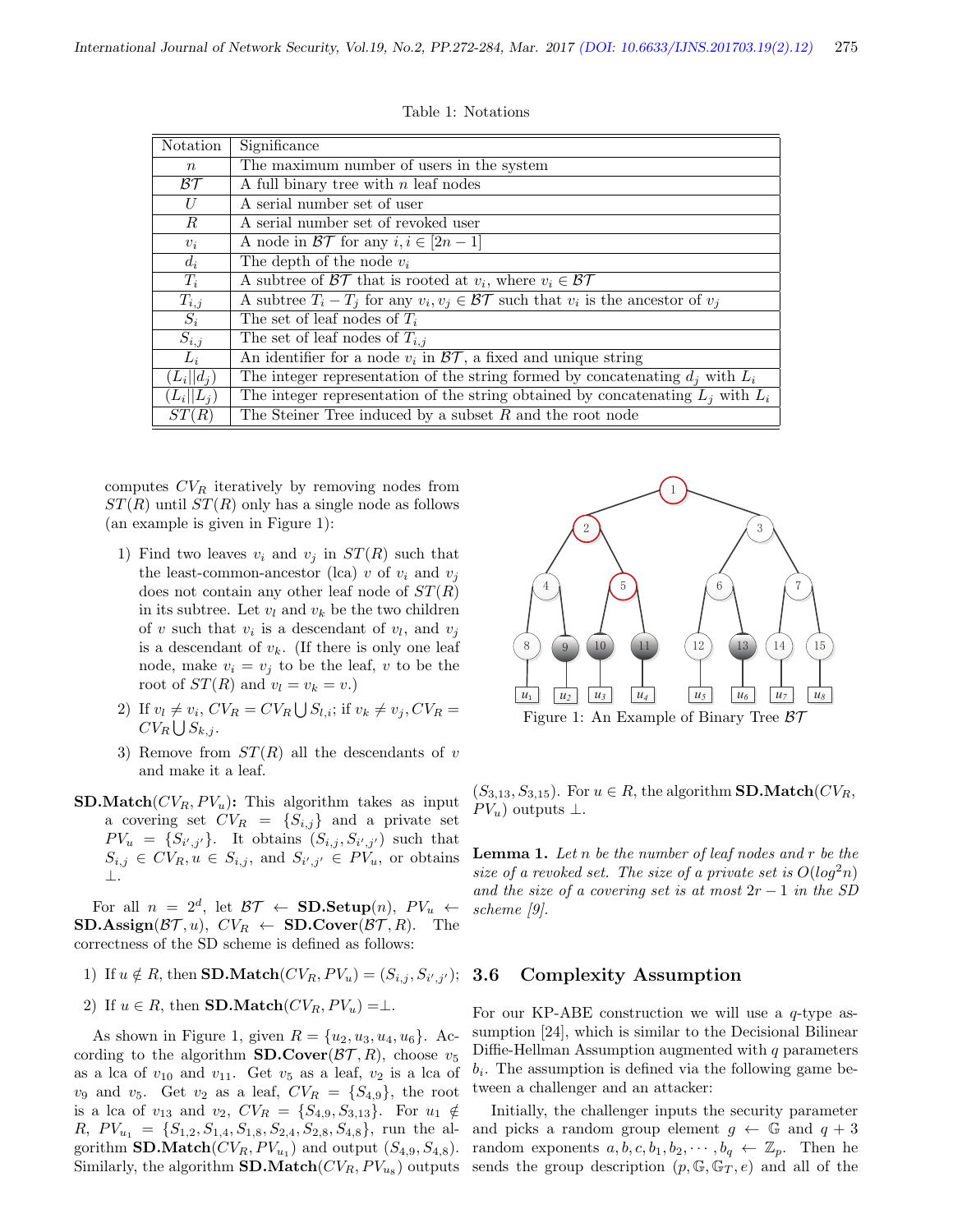following terms to the attacker:

$$
g, g^a, g^b, g^c, g^{(ac)^2},
$$
  
\n
$$
g^{b_i}, g^{acb_i}, g^{ac/b_i}, g^{a^2cb_i}, g^{b/b_i^2}, g^{b^2/b_i^2}, \forall i \in [q],
$$
  
\n
$$
g^{acb_i/b_j}, g^{bb_i/b_j^2}, g^{abc_b_i/b_j}, g^{(ac)^2b_i/b_j}, \forall i, j \in [q], i \neq j.
$$

The challenger flips a random coin  $\mu \leftarrow \{0, 1\}$  and if  $\mu = 0$ he gives the term  $e(g, g)^{abc}$  to the attacker. Otherwise he gives a random term  $\mathcal{R} \leftarrow \mathbb{G}_T$ . Finally the attacker outputs a guess  $\mu' \in \{0, 1\}.$ 

Definition 1. We say that the q-type assumption holds if all PPT attackers have at most a negligible advantage in  $\lambda$  in the above security game, where the advantage is defined as

$$
Adv = |\Pr[\mu' = \mu] - 1/2|.
$$

## 4 Syntax and Security

#### 4.1 Algorithms

A directly revocable and verifiable key-policy attributebased encryption (KP-ABE) scheme for large universe consists of the following six algorithms:

- **Setup** $(1^{\lambda}, n) \rightarrow (pp, msk)$ : Input a security parameter  $\lambda$ and the maximum number  $n$  of users. The algorithm obtains  $\beta \mathcal{T}$  by running **SD.Setup**(n) and outputs the public parameters pp and the master secret key msk. We assume that the public parameters contain a description of the attribute universe  $\mathcal N$ .
- Extract $(msk, ID, A) \rightarrow sk$ : Given a user identity ID, choose an unassigned leaf node  $v(u)$  in  $BT$  at random and assign  $ID$  to the leaf node  $v(u)$ , where  $u \in [n]$  is a serial number that is assigned to ID. (For convenience, a serial number and the corresponding user identity can be exchanged in this paper.) The algorithm runs **SD.Assign**( $\mathcal{BT}$ , u) to obtain  $PV_u = \{S_{i,j}\}.$  Input the master secret key msk and an access structure  $\mathbb A$  on  $\mathcal N$ . The algorithm generates a secret key corresponding to A and ID.
- **Encrypt** $(pp, m, S, R) \to ct$ : Input the public parameters  $pp$ , a plaintext message  $m$ , and a set of attributes  $S \subseteq \mathcal{N}$ , as well as the current revocation list R. The algorithm obtains the cover set  $CV_R$  by executing **SD.Cover**( $\mathcal{BT}, R$ ) and outputs the ciphertext  $ct$ .
- **Decrypt** $(sk, ct) \rightarrow m$ : Input a secret key sk, and a ciphertext  $ct$ , if the attribute set S satisfies the ciphertext policy and user identity  $ID \notin R$ , then user obtains  $(S_{i,j}, S_{\tilde{i},\tilde{j}})$  by running **SD.Match**( $CV_R, PV_u$ ) such that  $S_{i,j} \in CV_R$ ,  $S_{\tilde{i},\tilde{j}} \in PV_u$  and  $(i = \tilde{i}) \wedge (d_j =$  $d_{\tilde{j}} \rangle \wedge (j \neq \tilde{j})$  and recovers a message m. Otherwise, return ⊥.
- **CTUpdate** $(ct, R', pp) \rightarrow ct'$ : Input *ct*, the latest revocation list  $R'$  and pp, the third party updates the original ciphertext  $ct$  to  $ct'$  associated with  $R'$ .

Verify $(ct, ct') \rightarrow \{0, 1\}$ : After the third party finished the ciphertexts updating, the auditors will verify whether ciphertexts were updated correctly from some prior revocation lists to the current revocation lists or not. Then he outputs 1 if the update is correct, and 0 otherwise.

Let  $(pp, msk) \leftarrow \textbf{Setup}(1^{\lambda}), ct \leftarrow \textbf{Encrypt}(pp, m, S, R),$  $ct' \leftarrow$  CTUpdate $(ct, R', pp)$ ,  $sk \leftarrow$  Extract $(msk, ID,$ A). For correctness, we require the following conditions always hold:

- 1)  $1 \leftarrow \text{Verify}(ct, ct').$
- 2) If  $ID \notin R$  and the attribute set S satisfies the ciphertext policy A, the algorithm returns  $m \leftarrow$ Decrypt $(sk, ct)$ . Otherwise, return ⊥.
- 3) If  $ID \notin R'$  and the attribute set S satisfies the ciphertext policy A, the algorithm returns  $m \leftarrow$ Decrypt $(sk, ct'$ ). Otherwise, return ⊥.

#### 4.2 Selective Security Game

Similar to the security model in the literature [27], since the updated ciphertexts have the same distribution as original ciphertexts, we only consider the security of original ciphertexts. We now describe the security model of our system by the following game between a challenger and an attacker:

- **Initialization:** In this phase, the attacker  $A$  declares the challenge attribute set  $S^*$  and a revocation list  $R^*$ , which he will try to attack, and sends them to the challenger B.
- **Setup:** The challenger runs **Setup**( $1^{\lambda}$ ) to obtain the public parameters pp and sends pp to the attacker A.
- **Query phase 1:** In this phase, the attacker  $\mathcal A$  can adaptively issue extract queries for secret keys related to several tuples  $(ID, \mathbb{A}).$ 
	- If  $S \in \mathbb{A}$  and  $ID \notin R^*$ , then  $B$  will abort.
	- Otherwise, the challenger generates a secret key related to  $(ID, \mathbb{A})$  for the attacker A.
- Challenge: The attacker  $A$  declares two equal-length plaintexts  $m_0$  and  $m_1$  and submits them to the challenger. The challenger flips a random coin  $\nu \in \{0, 1\}$ and calls  $\text{Encrypt}(m_{\nu}, S^*, R^*) \to ct$ . He sends ct to the attacker.

Query phase 2: Phase 2 is the same as Phase 1.

**Guess:** The attacker A outputs his guess  $\nu' \in \{0, 1\}$  for  $\nu$ .

Definition 2. A KP-ABE scheme is selectively secure if all PPT attackers have at most a negligible advantage in  $\lambda$  in the above security game, where the advantage of an attacker is defined as

$$
Adv = |\Pr[\nu = \nu'] - 1/2|.
$$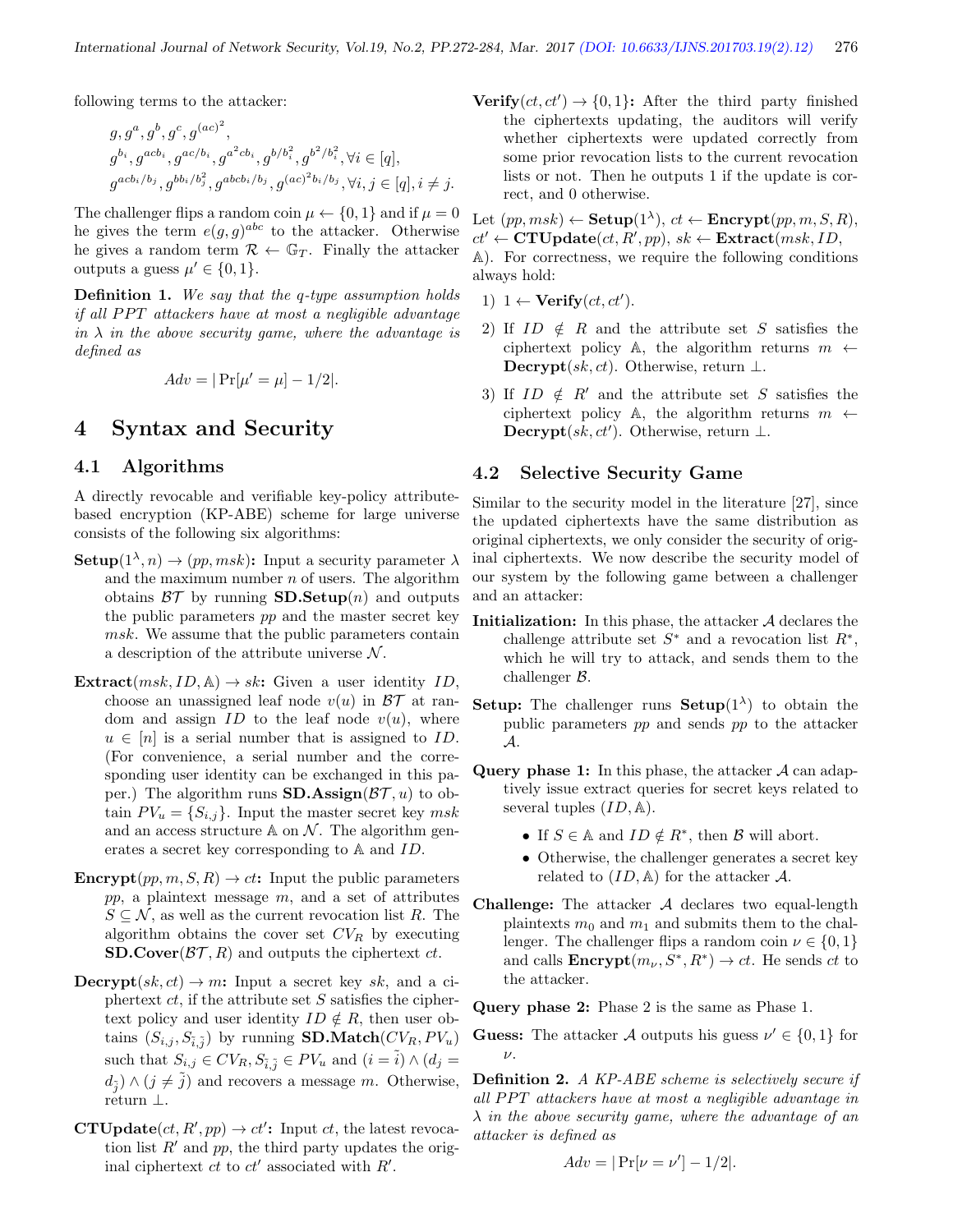#### 4.3 Verifiability Game

In this subsection, we give the security model of verifiability based on the literature [27, 36].

- Initialization: In this phase, the attacker  $A$  chooses an attribute set  $S^*$  and sends it to the challenger.
- **Setup:** The challenger runs **Setup** $(1^{\lambda})$  to obtain the public parameters pp and sends pp to the attacker A.
- **Query phase 1:** In this phase, the attacker  $\mathcal A$  can adaptively issue queries:
	- 1) Extract query: Input several tuples  $(ID, \mathbb{A}),$ the challenger generates a secret key sk related to  $(ID, \mathbb{A})$  for the attacker A.
	- 2) Verification query: Input updated ciphertexts  $ct^*$ , the challenger returns  $\gamma$  to A by running  $Verify(ct, ct^*) \rightarrow \gamma$ .
- **Challenge:** The attacker  $A$  selects a plaintext  $m$  and two revocation lists R and  $R^*$ , where  $R \subset R^*$ , and submits them to the challenger. The challenger calls **Encrypt** $(m, S^*, R) \rightarrow ct$ . He sends ct to the attacker.
- Guess: The attacker A outputs a updated ciphertext ct<sup>∗</sup> to the challenger associated with the revocation list  $R^*$ . The attacker  $\mathcal A$  wins this game if Ver**ify**( $ct, ct^*$ ) → 1 and the distribution of  $ct^*$  and  $ct'$  are computationally distinguishable, where Up- $\textbf{date}(ct, R^*, pp) \rightarrow ct'$  produced by the challenger.

Definition 3. We say that the proposed scheme achieves update verifiability if the advantage that any A wins the verifiability game is negligible in security parameter  $\lambda$ .

### 5 Our Construction

We construct a directly revocable and verifiable KP-ABE scheme for large universe based on the techniques in paper [24, 27]. Different from the scheme in the literature [27], we use the SD scheme to manage revocation for ABE. The SD method provides a smaller covering set compared with the CS scheme, particularly when the number of users present in the system is very large. In addition, we also use the method given by Lee et al. [16] to solve the complex key assignment problem of the SD mechanism. Now we describe the scheme as follows.

**Setup** $(1^{\lambda}, n) \rightarrow (pp, msk)$ : Input a security parameter  $\lambda$ and the maximum number  $n$  of users. The algorithm obtains  $\mathcal{BT}$  by running **SD.Setup** $(n)$ . Let G and  $\mathbb{G}_T$  be multiplicative cyclic groups of prime order p, and  $e : \mathbb{G} \times \mathbb{G} \to \mathbb{G}_T$  be a bilinear map. The attribute universe is  $\mathcal{N} = \mathbb{Z}_p$ . Select the random terms  $g, z, h, w, f \leftarrow \mathbb{G}$  and  $\alpha, \beta \leftarrow \mathbb{Z}_p$ . Let  $v = g^{\beta}$ . The public parameters are published as

$$
pp = (g, z, h, w, v, f, e(g, g)^{\alpha}).
$$

The authority sets  $msk = (\alpha, \beta)$  as the master secret key.

**Extract** $(msk, ID, (M, \rho)) \rightarrow sk$ : The algorithm picks  $y = (\alpha_1, y_2, \dots, y_n)^\top$  and sets  $\alpha_2$  such that  $\alpha =$  $\alpha_1 + \alpha_2 \pmod{p}$ , where  $\alpha_1, y_2, \dots, y_n \leftarrow \mathbb{Z}_p$  and  $\alpha_1$  is the secret to be shared among the shares. The vector of the shares is

$$
M \cdot y = (\lambda_1, \lambda_2, \cdots, \lambda_l)^\top.
$$

Select l random exponents  $k_1, k_2, \dots, k_l \leftarrow \mathbb{Z}_p$  and for every  $\tau \in [l]$ 

$$
K_{\tau,0} = g^{\lambda_{\tau}} w^{k_{\tau}}, K_{\tau,1} = (z^{\rho(\tau)} h)^{-k_{\tau}}, K_{\tau,2} = g^{k_{\tau}}.
$$

Given user identity ID, choose an unassigned leaf node  $v(u)$  in  $\beta\mathcal{T}$  at random and assign ID to the leaf node  $v(u)$ , where  $u \in [n]$  is a serial number that is assigned to ID. Next the algorithm obtains  $PV_u$ by running **SD.Assign**( $\mathcal{BT}, u$ ). For each  $S_{i,j} \in PV_u$ , pick  $\theta_{i,j,1}, \theta_{i,j,2} \leftarrow \mathbb{Z}_p$  and compute

$$
D_{i,j,1} = g^{\alpha_2} v^{(L_i||d_j)\theta_{i,j,1}} f^{\theta_{i,j,2}}, E_{i,j,1} = g^{-\theta_{i,j,1}},
$$
  

$$
D_{i,j,2} = (f^{(L_i||L_j)}v)^{\theta_{i,j,2}}, E_{i,j,2} = g^{-\theta_{i,j,2}}.
$$

The secret key is

$$
sk = (PV_u, ID, (M, \rho), \{K_{\tau,0}, K_{\tau,1}, K_{\tau,2}\}_{\tau \in [l]}, \{D_{i,j,t}, E_{i,j,t}\}_{S_{i,j} \in PV_u, t=1,2}.
$$

 $\mathbf{Encryption}, S = \{A_1, A_2, \cdots, A_k\} \subseteq Z_p, R, pp) \rightarrow ct$ : The algorithm picks  $k + 1$  random exponents  $s, r_1, r_2, \cdots, r_k \leftarrow \mathbb{Z}_p$  and computes

$$
C = m \cdot e(g, g)^{\alpha s}, C_0 = g^s,
$$
  
\n
$$
\forall \tau \in [k], C_{\tau, 1} = g^{r_{\tau}}, C_{\tau, 2} = (z^{A_{\tau}} h)^{r_{\tau}} w^{-s}.
$$

Given the revoked user serial number set  $R \subseteq [n]$ , the algorithm obtains the cover set  $CV_R$  by executing **SD.Cover**( $\mathcal{BT}, R$ ). For each  $S_{i,j} \in CV_R$ , set

$$
C_{i,j,1} = v^{(L_i||d_j)s}, C_{i,j,2} = (f^{(L_i||L_j)}v)^s.
$$

The ciphertext is

$$
ct = (S, R, CV_R, C, C_0, \{C_{\tau,1}, C_{\tau,2}\}_{\tau \in [k]},
$$
  

$$
\{C_{i,j,t}\}_{S_{i,j} \in CV_R, t=1,2}.
$$

 $\textbf{Decrypt}(sk, ct) \rightarrow m$ : Given sk and ct, the decryption can be done as follows:

- If user identity  $ID \in R$  or the attribute set S does not satisfy the ciphertext policy, then return ⊥.
- Otherwise, proceed as follows. Suppose the set S satisfies the access structure  $(M, \rho)$  and  $ID \notin R$ . Let  $I = \{i : \rho(i) \in S\}$ . There exists constants  $\{\omega_i \in \mathbb{Z}_p\}_{i \in I}$  such that  $\sum_{i \in I} \omega_i M_i =$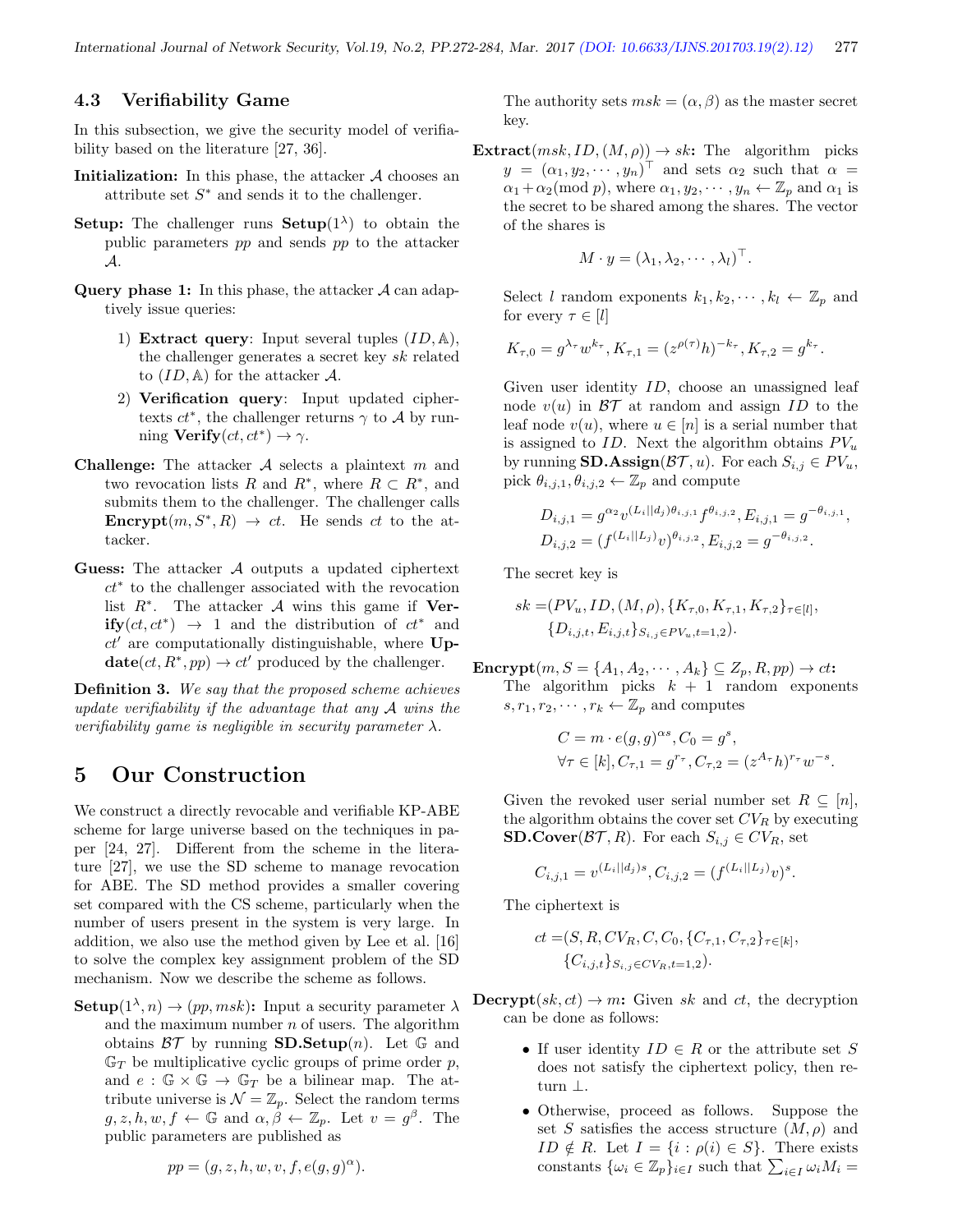$(1, 0, \dots, 0)$ . Since  $ID \notin R$ , then user obtains  $(S_{i,j}, S_{\tilde{i},\tilde{j}})$  by running **SD.Match** $(CV_R, PV_u)$ such that  $S_{i,j} \in CV_R, S_{\tilde{i},\tilde{j}} \in PV_u$  and  $(i =$  $\tilde{i}) \wedge (d_j = d_{\tilde{j}}) \wedge (j \neq \tilde{j}).$ Then the user calculates

 $B=\prod$ i∈I  $(e(C_0, K_{i,0})e(C_{\tau,1}, K_{i,1})$  $\cdot e(C_{\tau,2}, K_{i,2}))^{\omega_i},$  $B' = e(C_0, D_{\tilde{i},\tilde{j},1}) e(C_{i,j,1}, E_{\tilde{i},\tilde{j},1}) [e(C_0, D_{\tilde{i},\tilde{j},2})]$  $\cdot \, e(C_{i,j,2}, E_{\tilde{i},\tilde{j},2})]^{\frac{-1}{(L_{\tilde{i}}||L_{\tilde{j}})-(L_{i}||L_{j})}},$  $m = C/(BB'),$ 

where  $\tau$  is the index of the attribute  $\rho(i)$  in S  $(it$  depends on  $i$ ).

- **CTUpdate** $(ct, R', pp) \rightarrow ct'$ : Given the latest revoked user serial number set  $R'$ , the cover set  $CV_{R'}$  is obtained by running **SD.Cover** $(\mathcal{BT}, R')$ . For  $S_{i',j'} \in$  $CV_{R'}$ , there are two cases.
	- **Case 1:** If there exists  $S_{i,j} \in CV_R$  such that  $(i =$  $i') \wedge (j = j')$  then set  $ct' = ct$ .
	- **Case 2:** Otherwise, there exists  $S_{i,j} \in CV_R$  such that  $v_i$  is an ancestor of  $v_{i'}$  or  $v_i = v_{i'}$ . Choose the random exponent  $s' \leftarrow \mathbb{Z}_p$  and set

$$
C_{i',j',1} = (C_{i,j,1})^{\frac{(L_{i'}||d_{j'})}{(L_i||d_j)}} \cdot v^{(L_{i'}||d_{j'})s'},
$$
  
\n
$$
C_{i',j',2} = (C_{i,j,2})^{\frac{(L_{i'}||L_{j'})}{(L_i||L_j)}} \cdot f^{(L_{i'}||L_{j'})s'}
$$
  
\n
$$
(C_{i,j,1})^{\frac{1}{(L_i||d_j)}}^{(L_{i'}||d_j)} \cdot v^{s'}
$$

.

Finally, let  $C' = C \cdot e(g, g)^{\alpha s'}$ ,  $C'_0 = C_0 \cdot g^{s'}$ ,  $C'_{\tau,1} =$  $C_{\tau,1}, C'_{\tau,2} = C_{\tau,2} \cdot w^{-s'}, \forall \tau \in [k]$ . The updated ciphertext is

$$
\begin{aligned} ct'=&(S,R',CV_{R'},C',C_0',\{C_{\tau,1}',C_{\tau,2}'\}_{\tau\in[k]},\\ &\{C_{i',j',t}'\}_{S_{i',j'}\in CV_{R'},t=1,2}). \end{aligned}
$$

Verify $(ct, ct') \rightarrow \{0, 1\}$ : The verification can be done as follows:

• Verify whether the following equation holds:

$$
\begin{aligned} &e(g,C'_{\tau,2}C'/C)e(C'_0,w)\\ &=e(C'_{\tau,1},z^{A_\tau}h)e(C'_0/C_0,e(g,g)^{\alpha}), \end{aligned}
$$

where  $\tau \in [k]$ .

If not, then output 0. Otherwise, proceed to the following step.

• Figure out  $S_{i'_1,j'_1},\cdots,S_{i'_\eta,j'_\eta}$  such that  $S_{i'_k,j'_k}$  $CV_{R'} - CV_R$ , where  $k \in \{1, \cdots, \eta\}$ , select  $c_1, \dots, c_n \leftarrow \mathbb{Z}_p$  and verify

$$
e(C'_0, \prod_{k=1}^{\eta} (v^{(L_{i'_k}||d_{j'_k})})^{c_k}) = e(g, \prod_{k=1}^{\eta} (C'_{i'_k, j'_k, 1})^{c_k}),
$$
  

$$
e(C'_0, \prod_{k=1}^{\eta} (f^{(L_{i'_k}||L_{j'_k})}v)^{c_k}) = e(g, \prod_{k=1}^{\eta} (C'_{i'_k, j'_k, 2})^{c_k}).
$$

If the above equations do not hold, then return 0. Otherwise, return 1.

## 6 Security Proof

Since the updated ciphertexts has the same distribution as the original ciphertexts. We only prove the security related to the original ciphertexts and updated verifiability.

**Theorem 1.** If the q-type assumption holds, then all  $PPT$  attackers with a challenge attribute set of size k, where  $k \leq q$ , have a negligible advantage in selectively breaking our scheme.

Proof. To prove the theorem we will assume that there exists a  $PPT$  attacker  $A$  with a challenge attribute set, which has a non-negligible advantage  $Adv_{\mathcal{A}}$  in selectively breaking our scheme. Using this attacker we will build a *PPT* challenger  $\beta$  that attacks the *q*-type assumption with a non-negligible advantage.

- **Initialization:** Initially,  $\beta$  receives the given terms from the assumption, an attribute set  $S^* = \{A_1^*, A_2^*, \cdots, A_n^*\}$  $A_k^*$   $\subseteq$  N and a revocation list  $R^*$ .
- **Setup:** Now, the challenger  $\beta$  provides the public parameters of the system for  $A$ . In order to do that  $B$ implicitly sets the master secret key of the scheme to be  $\alpha = ab$  and  $\beta = b + d$ , where a, b are set in the assumption and  $d \leftarrow \mathbb{Z}_p$ . B picks the random terms  $f, \tilde{z}, h \leftarrow \mathbb{Z}_p$  and gives the following terms to A:

$$
g = g,
$$
  
\n
$$
z = g^{\tilde{z}} \cdot \prod_{i \in [k]} g^{b/b_i^2},
$$
  
\n
$$
h = g^{\tilde{h}} \cdot \prod_{i \in [k]} g^{ac/b_i} \cdot \prod_{i \in [k]} (g^{b/b_i^2})^{-A_i^*},
$$
  
\n
$$
w = g^a,
$$
  
\n
$$
v = g^\beta = g^{b+d},
$$
  
\n
$$
e(g, g)^\alpha = e(g^a, g^b).
$$

- **Phase 1:** In this phase, the attacker  $A$  issues extract queries for secret keys related to several tuples  $(ID,(M,\rho))$ , and the challenger proceeds as follows:
	- **Case 1:** If  $S^* \in (M, \rho)$  and  $ID \notin R^*$ , then B will abort.
	- **Case 2:** If  $ID \in R^*$ , the challenger selects  $\alpha_1 \in \mathbb{Z}_p$ and computes  $K_{\tau,0}, K_{\tau,1}, K_{\tau,2}$  based on the algorithm  $\text{Extract}(msk,(M,\rho)).$  Next the challenger chooses an unassigned leaf node  $v(u)$  in  $BT$  at random and assigns  $ID$  to the leaf node  $v(u)$ , where  $u \in [n]$  is a serial number that is assigned to ID. Then he obtains  $PV_u$  by running **SD.Assign**( $\mathcal{BT}, u$ ). For each  $S_{i,j} \in PV_u$ ,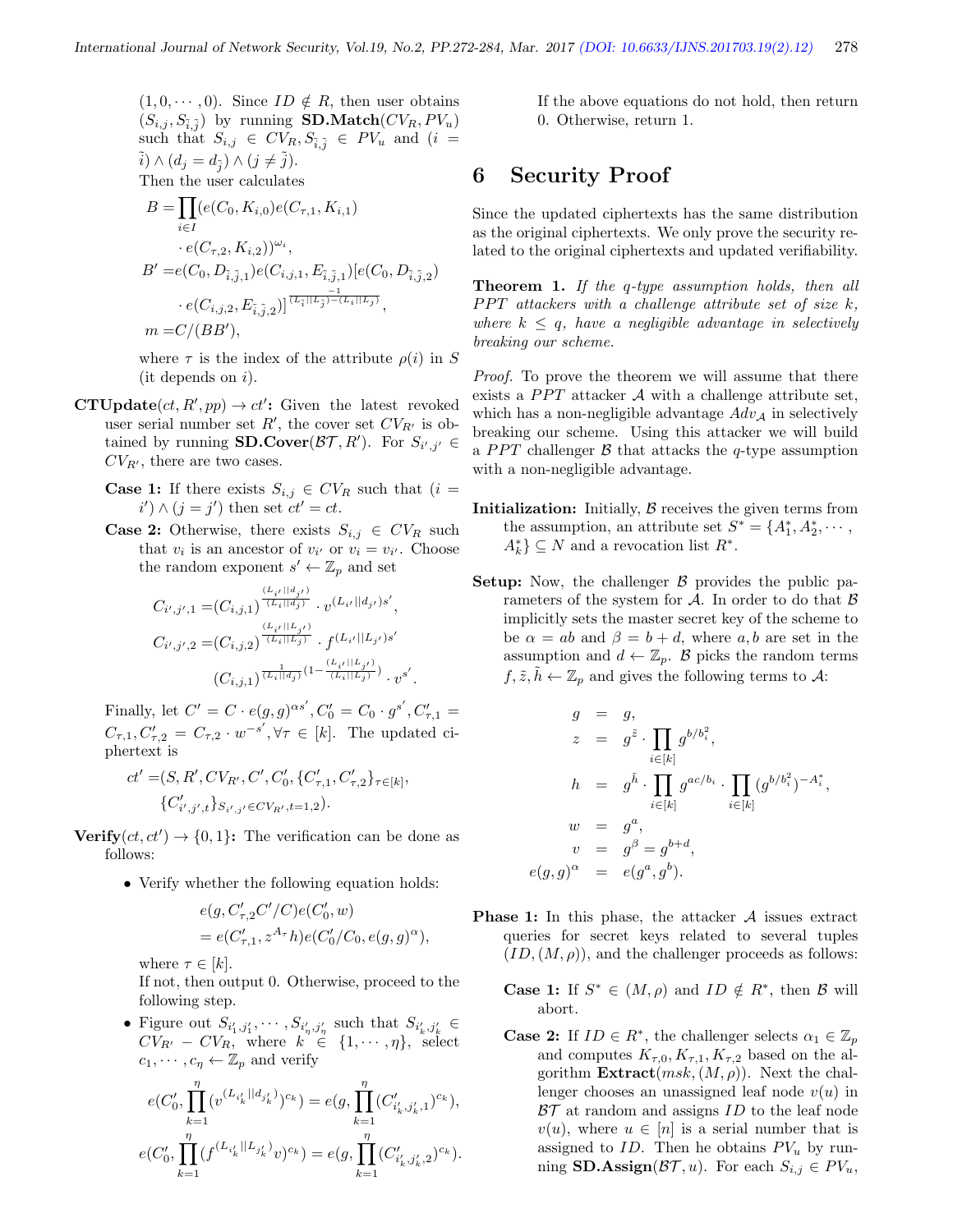choose  $\theta'_{i,j,1}, \theta_{i,j,2} \in \mathbb{Z}_p$  at random and set

$$
D_{i,j,1} = g^{-\alpha_1} g^{b(L_i||d_j)\theta'_{i,j,1}} f^{\theta_{i,j,2}} \n\cdot g^{d(L_i||d_j)(\theta'_{i,j,1} - \frac{a}{(L_i||d_j)})},
$$
\n
$$
E_{i,j,1} = g^{-\theta_{i,j,1}} = g^{\frac{a}{(L_i||d_j)} - \theta'_{i,j,1}},
$$
\n
$$
D_{i,j,2} = (f^{(L_i||L_j)}v)^{\theta_{i,j,2}},
$$
\n
$$
E_{i,j,2} = g^{-\theta_{i,j,2}}
$$

by implicitly defining

$$
\alpha_2 = \alpha - \alpha_1 = ab - \alpha_1,
$$
  

$$
\theta_{i,j,1} = \theta'_{i,j,1} - \frac{a}{(L_i||d_j)}.
$$

**Case 3:** If  $S^* \notin (M, \rho)$ , the challenger selects  $\alpha_2 \in \mathbb{Z}_p$  and computes  $D_{i,j,1}, E_{i,j,1}, D_{i,j,2}, E_{i,j,2}$ based on the algorithm  $\textbf{Extract}(msk, ID)$ . Since  $S^* \notin (M, \rho)$ , there exists a vector  $\omega =$  $(\omega_1, \omega_2, \cdots, \omega_n)^\top \in \mathbb{Z}_p^n$  such that  $\omega_1 = 1$  and  $\langle M_\tau,\omega\rangle=0$  for all  $\tau\in[l]$  such that  $\rho(\tau)\in S^*$ . The vector  $y$  that will be shared is implicitly

$$
y = (\alpha - \alpha_2)\omega + (0, \tilde{y}_2, \tilde{y}_3, \cdots, \tilde{y}_n)^\top,
$$

where  $\tilde{y}_2, \tilde{y}_3, \cdots, \tilde{y}_n \leftarrow \mathbb{Z}_p$ . For each row  $\tau \in [l]$ the share is

$$
\lambda_{\tau} = \langle M_{\tau}, y \rangle = (ab - \alpha_2) \langle M_{\tau}, \omega \rangle + \tilde{\lambda}_{\tau}.
$$

Then the challenger computes  $K_{\tau,0}, K_{\tau,1}, K_{\tau,2}$ as follows:

- If  $\rho(\tau) \in S^*$ : In this case  $\lambda_{\tau} = \langle M_{\tau}, y \rangle =$  $\tilde{\lambda}_{\tau} = \langle M_{\tau}, (0, \tilde{y}_2, \tilde{y}_3, \cdots, \tilde{y}_n)^\top \rangle;$  hence its value is known to the challenger. Pick  $K_\tau \in$  $\mathbb{Z}_p$  and output the terms  $K_{\tau,0}, K_{\tau,1}, K_{\tau,2}$  as in the algorithm Extract.
- Otherwise  $\rho(\tau) \notin S^*$ : Pick  $\tilde{k}_{\tau} \in \mathbb{Z}_p$  and compute

$$
K_{\tau,0} = g^{\lambda_{\tau}} w^{k_{\tau}}
$$
  
\n
$$
= g^{\tilde{\lambda}_{\tau} - \alpha_{2} \langle M_{\tau}, \omega \rangle}
$$
  
\n
$$
\cdot \prod_{i \in [k]} (g^{a^{2}cb_{i}})^{\frac{(M_{\tau}, \omega)}{(\rho(\tau) - A_{i}^{*})}} \cdot w^{\tilde{k}_{\tau}},
$$
  
\n
$$
K_{\tau,1} = (z^{\rho(\tau)})_{h})^{-k_{\tau}}
$$
  
\n
$$
= (g^{b})^{\langle M_{\tau}, \omega \rangle (\rho(\tau) \tilde{z} + \tilde{h})} \cdot (z^{\rho(\tau)})_{h})^{-\tilde{k}_{\tau}}
$$
  
\n
$$
\cdot \prod_{i \in [k]} (g^{acb_{i}})^{\frac{-(\rho(\tau) \tilde{z} + \tilde{h}) \langle M_{\tau}, \omega \rangle}{(\rho(\tau) - A_{i}^{*})}}
$$
  
\n
$$
\cdot \prod_{(i,j) \in [k,k]} (g^{(ac)^{2}b_{j}/b_{i}})^{\frac{-(M_{\tau}, \omega)}{(\rho(\tau) - A_{j}^{*})}}
$$

$$
\cdot \prod_{i \in [k]} (g^{b^2/b_i^2})^{\langle M_{\tau}, \omega \rangle (\rho(\tau) - A_i^*)}
$$
\n
$$
\cdot \prod_{(i,j) \in [k,k]} (g^{\frac{abc b_j}{b_i^2}})^{\frac{-(M_{\tau}, \omega)(\rho(\tau) - A_i^*)}{(\rho(\tau) - A_j^*)}}
$$
\n
$$
\cdot \prod_{i \in [k]} (g^{\frac{abc \langle M_{\tau}, \omega \rangle}{b_i}}),
$$
\n
$$
K_{\tau,2} = g^{k_{\tau}}
$$
\n
$$
= (g^b)^{-(M_{\tau}, \omega)} \cdot g^{\tilde{k}_{\tau}}
$$
\n
$$
\cdot \prod_{i \in [k]} (g^{acb_i})^{\frac{(M_{\tau}, \omega)}{(\rho(\tau) - A_i^*)}}
$$

by implicitly setting

$$
k_{\tau} = -b \langle M_{\tau}, \omega \rangle + \sum_{i \in [k]} \frac{acb_i \langle M_{\tau}, \omega \rangle}{\rho(\tau) - A_i^*} + \tilde{k}_{\tau}.
$$

Challenge: The attacker will output a pair of messages  $(m_0, m_1)$  of the same length. The challenger flips a random coin  $\nu \leftarrow \{0,1\}$  and implicitly sets  $s = c$ from the q-type assumption. Also, set  $r_{\tau} = b_{\tau}$  for every level  $\tau \in [k]$ . These parameters are properly distributed since  $c, b_1, b_2, \cdots, b_q$  are informationtheoretically hidden from the attacker's view. Now the challenger computes the following terms using the assumption:

$$
C = m_{\nu}T, C_0 = g^s = g^c, C_{\tau,1} = g^{r_{\tau}} = g^{b_{\tau}},
$$
  
\n
$$
C_{\tau,2} = (z^{A_{\tau}^*}h)^{r_{\tau}}w^{-s}
$$
  
\n
$$
= g^{b_{\tau}(\tilde{z}A_{\tau}^* + \tilde{h})}g^{-ac}
$$
  
\n
$$
\cdot \prod_{i \in [k]} g^{acb_{\tau}/b_i} \prod_{i \in [k]} g^{bb_{\tau}(A_{\tau}^* - A_i^*)/b_i^2}
$$
  
\n
$$
= (g^{b_{\tau}})^{\tilde{z}A_{\tau}^* + \tilde{h}} \prod_{i \in [k], i \neq \tau} g^{acb_{\tau}/b_i}
$$
  
\n
$$
\cdot \prod_{i \in [k], i \neq \tau} (g^{bb_{\tau}/b_i^2})^{A_{\tau}^* - A_i^*}.
$$

For each  $S_{i,j} \in CV_{R^*}$ , set

$$
C_{i,j,1} = v^{(L_i||d_j)s} = v^{(L_i||d_j)c},
$$
  
\n
$$
C_{i,j,2} = (f^{(L_i||L_j)}v)^s = (f^{(L_i||L_j)}v)^c.
$$

The challenger sends the ciphertext  $ct$  to  $A$ , where

$$
ct = (S^*, R^*, CV_{R^*}, C, C_0, \{C_{\tau,1}, C_{\tau,2}\}_{\tau \in [k]},
$$
  

$$
\{C_{i,j,t}\}_{S_{i,j} \in CV_{R^*}, t=1,2}.
$$

Phase 2: Same as Phase 1.

**Guess:** A outputs a guess  $\nu'$  of  $\nu$ . If  $\nu' = \nu$  the challenger outputs  $\mu' = 0$  and guesses the challenge term is  $T = e(g, g)^{abc}$ . Otherwise, the challenger outputs  $\mu' = 1$  and guesses T is a random group element R. It is obvious that the generation of public parameters and private keys is identical to the actual scheme.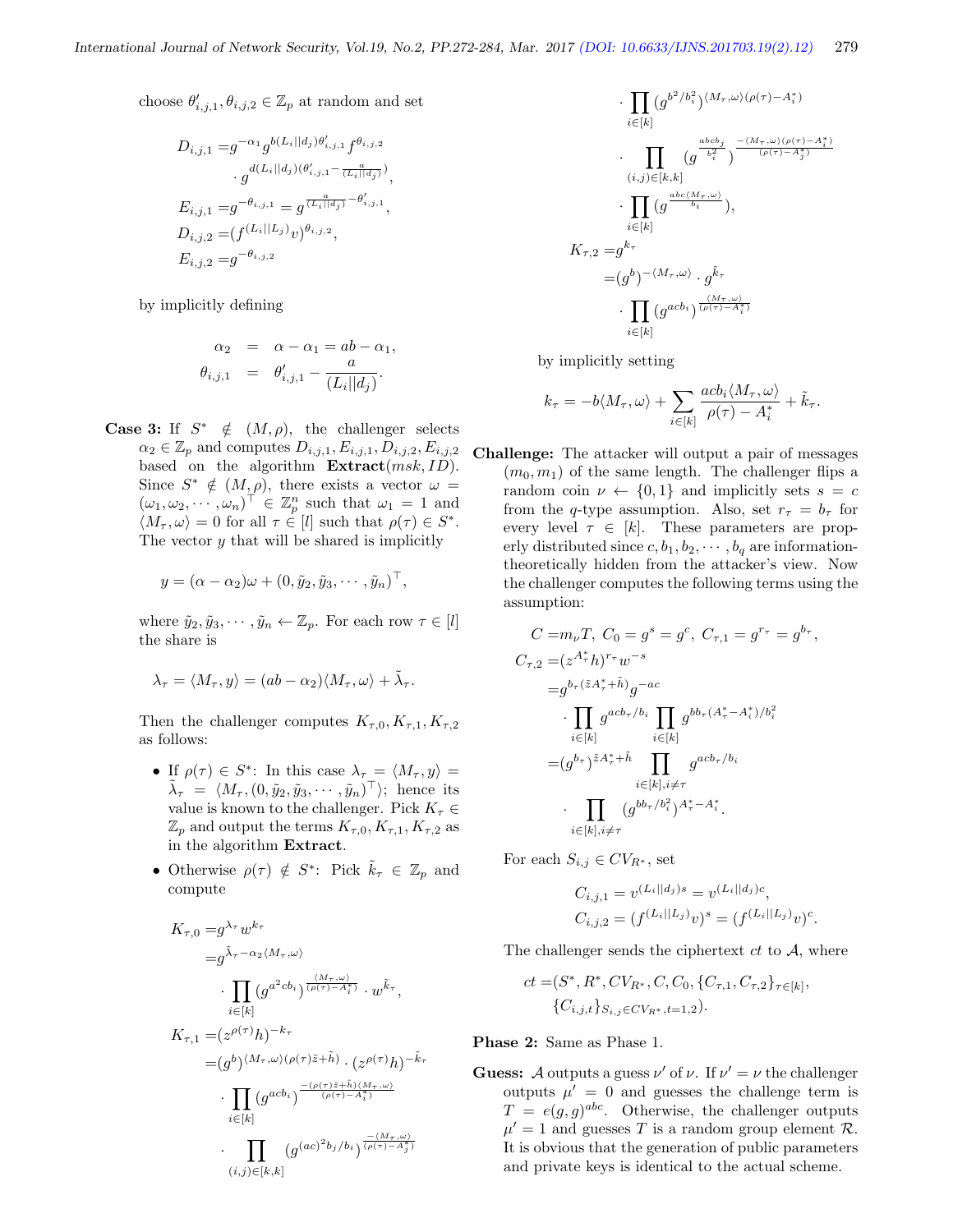In the case where  $\mu = 1$  the attacker gains no information about  $\nu$ . Therefore, we have  $Pr[\nu \neq \nu']\mu =$  $1] = \frac{1}{2}$ . Since the challenger guesses  $\mu' = 1$  when  $\nu \neq \nu^{\prime}$ , we have  $Pr[\mu = \mu^{\prime} | \mu = 1] = \frac{1}{2}$ .

If  $\mu = 0$  the attacker can see an encryption of  $M_{\nu}$ . In this situation, the attacker's advantage is  $\varepsilon$  by definition. Thus we have  $Pr[\nu = \nu' | \mu = 0] = \frac{1}{2} + \varepsilon$ . Since the challenger guesses  $\mu' = 0$  when  $\nu = \nu'$ , we have  $Pr[\mu = \mu' | \mu = 0] = \frac{1}{2} + \varepsilon.$ 

Finally, the overall advantage of the challenger in the q-type game is

$$
\frac{1}{2}\Pr[\mu = \mu'|\mu = 0] - \frac{1}{2} + \frac{1}{2}\Pr[\mu = \mu'|\mu = 1] = \frac{1}{2}\varepsilon.
$$

Theorem 2. The proposed scheme is verifiable, if no polynomial time attacker A can get non-negligible advantage in the verifiability game defined in Section 4.3.

*Proof.* We show that any polynomial time attacker  $A$ presents an incorrect updated ciphertext and succeeds in the verification with negligible probability.

The challenger proceeds the verifiability game, where A provides the attribute set  $S^*$ . The challenger runs **Setup**( $1^{\lambda}$ ) to obtain the public parameters pp and sends  $pp$  to the attacker  $A$ . In the challenge phase, the challenger obtains a plaintext  $m$  and two revocation lists  $R$ and  $R^*$  from A, where  $R \subset R^*$ . The challenger returns ct to the attacker by running  $\text{Encrypt}(m, S^*, R) \to ct$ . A outputs the updated ciphertext  $ct^*$  to the challenger associated with the revocation list  $R^*$ .

Suppose that  $ct^*$  succeeds in the verification. That is, Verify $(ct, ct^*) \rightarrow 1$ . Let us consider the probability of A cheating with incorrect updated ciphertext.

Suppose the original ciphertext

$$
ct = (S^*, R, CV_R, C, C_0, \{C_{\tau,1}, C_{\tau,2}\}_{\tau \in [k]},
$$
  

$$
\{C_{i,j,t}\}_{S_{i,j} \in CV_R, t=1,2}.
$$

The updated ciphertext

$$
ct^* = (S^*, R^*, CV_{R^*}, C^*, C_0^*, \{C_{\tau,1}^*, C_{\tau,2}^*\}_{\tau \in [k]},
$$
  
\n
$$
\{C_{i',j',t}^*\}_{S_{i',j'} \in CV_{R^*}, t=1,2}),
$$
  
\n
$$
ct' = (S^*, R^*, CV_{R^*}, C', C_0', \{C_{\tau,1}', C_{\tau,2}'\}_{\tau \in [k]},
$$
  
\n
$$
\{C_{i',j',t}'\}_{S_{i',j'} \in CV_{R^*}, t=1,2}),
$$

where  $ct^*$  is the updated ciphertext returned by the attacker  $A$ , when the revocation list R is changed to  $R^*$ , such that  $R \subset R^*$ ,  $ct'$  is the updated ciphertext outputted by algorithm update.

Since  $Verify(ct, ct^*) \rightarrow 1$ , then the following equations hold:

$$
e(g, \frac{C_{\tau,2}^* C^*}{C})e(C_0^*, w) = e(C_{\tau,1}^*, z^{A_\tau} h)e(\frac{C_0^*}{C_0}, e(g,g)^\alpha), \tag{1}
$$

and

$$
e(C_0^*, \prod_{k=1}^{\eta} (v^{(L_{i'_k}||d_{j'_k})})^{c_k}) = e(g, \prod_{k=1}^{\eta} (C_{i'_k, j'_k, 1}^{*})^{c_k}), (2)
$$
  

$$
e(C_0^*, \prod_{k=1}^{\eta} (f^{(L_{i'_k}||L_{j'_k})}v)^{c_k}) = e(g, \prod_{k=1}^{\eta} (C_{i'_k, j'_k, 2}^{*})^{c_k}),
$$

where  $\tau \in [k], S_{i'_{k}, j'_{k}} \in CV_{R^{*}} - CV_{R}, 1 \leq k \leq \eta$  and  $c_1, \dots, c_\eta \leftarrow \mathbb{Z}_p$  are randomly selected by the challenger and unknown to A.

Since  $Verify(ct, ct') \rightarrow 1$  (due to the correctness of the scheme), the following equations should hold:

$$
e(g, \frac{C'_{\tau,2}C'}{C})e(C'_0, w) = e(C'_{\tau,1}, z^{A_{\tau}}h)e(\frac{C'_0}{C_0}, e(g, g)^{\alpha}), \quad (3)
$$

and

$$
e(C'_0, \prod_{k=1}^{\eta} (v^{(L_{i'_k}||d_{j'_k})})^{c_k}) = e(g, \prod_{k=1}^{\eta} (C'_{i'_k, j'_k, 1})^{c_k}), (4)
$$
  

$$
e(C'_0, \prod_{k=1}^{\eta} (f^{(L_{i'_k}||L_{j'_k})}v)^{c_k}) = e(g, \prod_{k=1}^{\eta} (C'_{i'_k, j'_k, 2})^{c_k}),
$$

where  $\tau \in [k], \{S_{i'_k,j'_k}\}_{1 \leq k \leq \eta}$  and  $\{c_i\}_{1 \leq i \leq \eta}$  are the same as the above.

According to Equations (1) and (3), we have  $C' =$  $C^*, C'_0 = C^*_0, C'_{\tau,1} = C^*_{\tau,1}, C'_{\tau,2} = C^*_{\tau,2}.$  In order to prove  $ct' = ct^*$ , we need to prove  $\forall k, 1 \leq k \leq \eta, C'_{i'_k, j'_k, 1}$  $C^*_{i'_k, j'_k, 1}, C'_{i'_k, j'_k, 2} = C^*_{i'_k, j'_k, 2}.$  We prove this by showing that the probability of  $C_{i'_k,j'_k,1}^{j^*_{k,j'_k,1}} \neq C_{i'_k,j'_k,1}^*$ ,  $C_{i'_k,j'_k,2}^{j^*_{k,j'_k,2}} \neq C_{i'_k,j'_k,2}^*$  for some  $k$  is negligible.

According to Equations (2) and (4), the following equations hold

$$
\begin{array}{lcl} e(g,\displaystyle\prod_{k=1}^{\eta}(C'_{i'_{k},j'_{k},1})^{c_{k}}) & = & e(g,\displaystyle\prod_{k=1}^{\eta}(C^{*}_{i'_{k},j'_{k},1})^{c_{k}}) \\ \Rightarrow \displaystyle\prod_{k=1}^{\eta}(C'_{i'_{k},j'_{k},1})^{c_{k}} & = & \displaystyle\prod_{k=1}^{\eta}(C^{*}_{i'_{k},j'_{k},1})^{c_{k}}. \end{array}
$$

Assume there exists a subset  $L \subset [1, \eta]$  such that  $\forall r \in$  $L, C'_{i'_r,j'_r,1} \neq C^*_{i'_r,j'_r,1}$ . Therefore, we remove the same items at both sides and get

$$
\prod_{r \in L} (C'_{i'_r, j'_r, 1})^{c_r} = \prod_{r \in L} (C^*_{i'_r, j'_r, 1})^{c_r}.
$$

Set  $C'_{i'_r, j'_r, 1} = g^{\mu'_r}$  and  $C^*_{i'_r, j'_r, 1} = g^{\mu^*_{r}}$  for some unknown  $\mu'_r, \mu^*_r \leftarrow \mathbb{Z}_p$  and  $\mu'_r \neq \mu^*_r$ , then we have

$$
\prod_{r \in L} g^{c_r(\mu'_r - \mu^*_r)} = 1 \Rightarrow \sum_{r \in L} c_r(\mu'_r - \mu^*_r) = 0 \pmod{p}.
$$

Since  $c_r$  is unknown to  $\mathcal{A}$ , the probability of  $C'_{i'_r, j'_r, 1} \neq$  $C^*_{i'_r,j'_r,1}$  is at most  $1/p$ , which is a negligible probability. Therefore, we have  $\forall i, 1 \leq i \leq \eta, C'_{i'_r, j'_r, 1} = C^*_{i'_r, j'_r, 1}$ . Similarly,  $\forall i, 1 \leq i \leq \eta, C'_{i'_r, j'_r, 2} = C^*_{i'_r, j'_r, 2}.$ 

Hence, we have proved that  $ct' = ct^*$  if  $Verify(ct, ct^*)$  $\rightarrow$  1. That is, the attacker cannot generate an incorrect updated ciphertext while passing the verification. $\Box$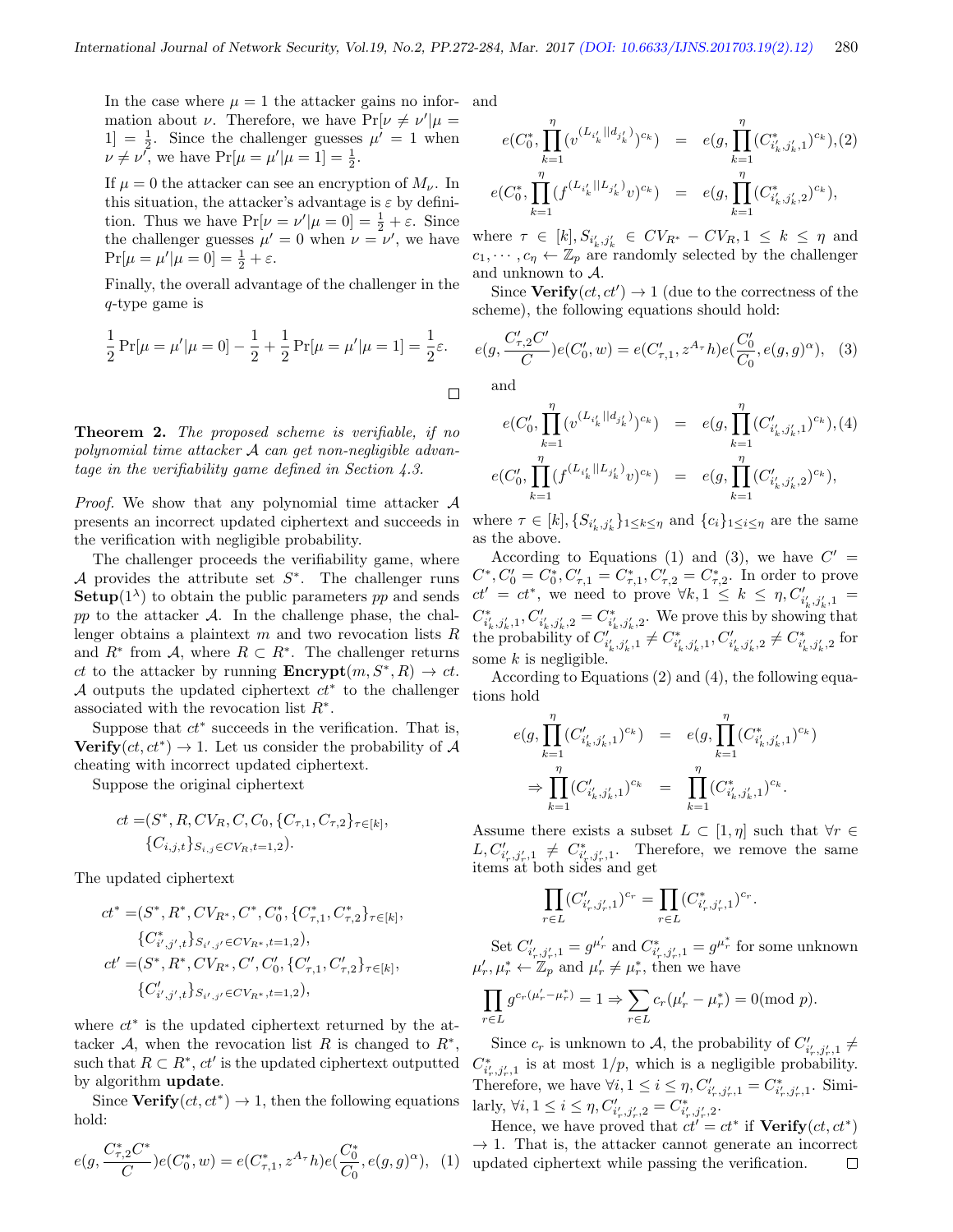| <b>Schemes</b>                | Large universe | Ciphertext update | Security model      | Verification |
|-------------------------------|----------------|-------------------|---------------------|--------------|
| Attrapadung et al. [1]        |                |                   | standard model      |              |
| Shi et al. $[27]$             |                | anyone            | random oracle model |              |
| Wang et al. [29] 1st scheme   |                |                   | standard model      |              |
| Wang et al. $[29]$ 2st scheme |                |                   | standard model      |              |
| Ours)                         |                | anyone            | standard model      |              |

Table 2: Functionalities and features comparison of direct R-ABE

| Schemes                        | Size         |                                      |                                   | Decryption cost            | CTUpdate cost |
|--------------------------------|--------------|--------------------------------------|-----------------------------------|----------------------------|---------------|
|                                | pp           | sk                                   | ct                                |                            |               |
| Attrapadung et al. [1]         | $m+N+3$      | $2(l+1)log(n)$                       | $ S  + 1$<br>$+rlog(\frac{n}{r})$ | $2( I +1)P$<br>$+( I +2)E$ |               |
| Shi et al. $[27]$              | $m+d+7$      | $2l+2$                               | $2 +  S $<br>$+rlog(\frac{n}{r})$ | $t_1P+ I E$                | $t_2P$        |
| Wang et al. [29]<br>1st scheme | $2(m+2^d+1)$ | 2l                                   | $2 S  + 3$                        | $(l+2)P$<br>$+ M E$        |               |
| Wang et al. [29]<br>2st scheme | $2(m+2^d+1)$ | 41                                   | $2 S  + 3$                        | $(2l + 2)P$<br>$+ M E$     |               |
| Ours                           | 6            | $3l + 2\sqrt{log^2(n)}$<br>$+log(n)$ | $2 S  + 4r + 1$                   | $(3 I +4)P$<br>$+( I +1)E$ | $4(r'+1)E$    |

Table 3: Efficiency comparison of direct R-ABE

## 7 Discussions

#### 7.1 Performance Analysis

In this section, we compare the features and efficiency of our scheme with some existing direct R-ABE schemes [1, 27, 29]. This is shown in Table 2 and Table 3. Denote  $n$  to be the number of users in the system,  $m$  to be the maximum size of attributes,  $d$  to be the depth for all leaves in the full binary tree,  $l$  to be the size of rows in the LSSS matrix (or to be the size of the leaf nodes of access tree A), I to be a subset of  $\{1, 2, \dots, l\}$ , M to be a subset of the nodes in an access tree  $A$ ,  $r$  and  $r'$  to be the size of the revocation set  $R$  and  $R'$ , respectively.  $N$  to be the maximum size of the cover set  $cover(R)$ . We denote

$$
t_1 = 2|I| + d + 2 - depth(j),
$$
  
\n
$$
t_2 = \sum_{j' \in cover(R')} (depth(j') - depth(j)).
$$

E, P represent an exponentiation and pairing operation, respectively.

We first make a comparison in terms of functionalities and features in Table 2. Note that the second scheme presented by Wang et al. [29] and ours supporting large universe construction, but Wang et al.'s scheme [29] only achieved via fix a specific bound at stage of setup, and this approach places undesirable burden on the deployment of ABE schemes. Both Shi et al.'s scheme [27] and ours allow anyone to update ciphertexts and enable any auditor to verify whether the updated ciphertexts are correct. However, Shi et al.'s scheme [27] is secure in the random oracle model.

In addition, we make a analysis with respect to efficiency in Table 3. To the best of our knowledge, the storage overhead is mainly caused by storing the public parameters, the ciphertext and the secret key. It is easy to find that the sizes of the secret key and ciphertext in our scheme are close to the schemes [1, 27, 29]. However, the size of the public parameters is constant in our scheme. Meanwhile, due to the application of the SD method, our scheme could provide a smaller ciphertext component meant for performing revocation, at the cost of an admissible increased in the secret key size. On the other hand, although the efficiency of our scheme is lower than Attrapadung et al.'s scheme [1] and Wang et al.'s scheme [29] with reference to decryption, ours have more functionalities and features as analyzed above. In cihertext update, we use a trick similar to Shi et al.'s scheme [27], but our scheme is more efficiency: at most  $4(r'+1)$  exponentiation operations. Whereas Shi et al.'s scheme [27] requires  $t_2$  pairing operations.

### 7.2 Efficiency Improvement

As mentioned above, our scheme need to perform  $3|I|+4$ bilinear pairing operations, which are considered the most expensive operation in pairing-based cryptographic protocols. These pairing operations lead to a heavy burden for the computation of decryption. Moreover, with the size of subset I increasing, the corresponding cost for the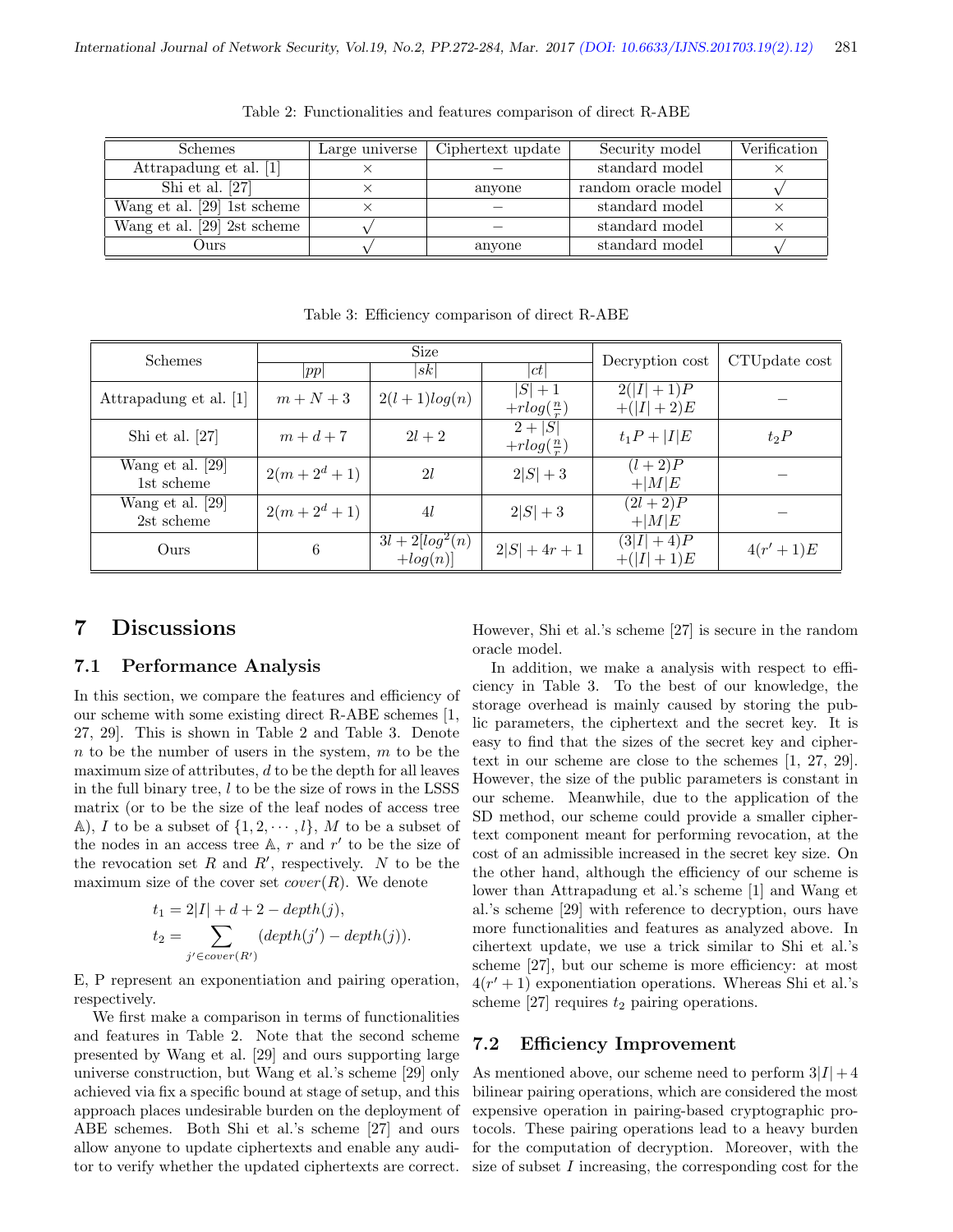computation of pairings would become higher. Therefore, it is indispensable to reduce the computation cost.

Outsourced ABE schemes might be the possible solution. Green et al. [11] first realized secure and efficient outsourcing of ABE decryption. Nowadays, many research works have been done on secure outsourced ABE schemes [13, 36]. Although outsourced ABE can reduce the computation cost of users, the systems have to introduce additional servers, which increases the system complexity [35].

Another possible solution is outsourcing computation techniques. Liu et al. [20] proposed a identity-based server-aided decryption scheme. Their scheme enables the receiver to decrypt the ciphertext without needing to compute paring with help of an external server. Based on the server-aided computation protocols, the notion of server-aided signature [7, 31] has been proposed in order to reduce the local computation. In 2014, Canard et al. [5] presented a secure and efficient delegating algorithm for pairing. This algorithm improved the computational complexity results. However, the solution was not feasible since exponentiation, membership test, and inversion were still required. Recently, Chen et al. [6] proposed an efficient and secure outsourcing algorithm for bilinear pairings in the two untrusted program model. In their scheme, the outsourcer never needs to perform any expensive operations such as exponentiations. It is not difficult to find that these secure outsourcing protocols and algorithms for bilinear pairings are also applicable to our scheme.

As a result, in our construction, we employ the secure outsourcing algorithm Pair presented by Chen et al. [6] to reduce the load of computation for the users. Similar to scheme [6], as a subroutine, the outsourcing algorithm Pair is invoked when users decrypt the ciphertexts. We show how the secure outsourcing algorithm **Pair** can be applied to our scheme. When a user decrypts a ciphertext  $ct$ , he runs the subroutine **Pair** to compute the message m (suppose the user identity  $ID \notin R$  and the attribute set S satisfies the access structure  $(M, \rho)$  as follows:

- 1) the user runs **Pair** to obtain  $\text{Pair}(C_0, k_{i,0}) \rightarrow \varphi_{i,0}$ ,  $\mathbf{Pair}(C_{i,1}, k_{i,1}) \rightarrow \varphi_{i,1}, \mathbf{Pair}(C_{i,2}, k_{i,2}) \rightarrow \varphi_{i,2},$  ${\bf Pair}(C_0, D_{\tilde{i},\tilde{j},1}) \rightarrow \psi_1, {\bf Pair}(C_{i,j,1}, E_{\tilde{i},\tilde{j},1}) \rightarrow \psi_2,$  ${\bf Pair}(C_0, D_{\tilde{i},\tilde{j},2}) \rightarrow \psi_3, {\bf Pair}(C_{i,j,2}, E_{\tilde{i},\tilde{j},2}) \rightarrow \psi_4.$
- 2) the user computes  $B = \prod_{i \in I} (\varphi_{i,0} \varphi_{i,1} \varphi_{i,2})^{\omega_i}$  and  $B' =$  $\psi_1 \psi_2(\psi_3 \psi_4)^{\frac{1}{(L_{\tilde{i}}||L_{\tilde{j}})-(L_i||L_j)}}.$
- 3) the user computes  $m = C/(BB')$  and outputs m.

Applying the secure outsourcing algorithm, the computation of decryption can be reduced to  $|I| + 1$  exponentiation operations. This makes our system more suitable for practical applications.

### 8 Conclusions

In this paper, we have presented a directly revocable and verifiable key-policy attribute-based encryption (KP-ABE) scheme for large universe. Besides achieving efficient verification and large universe construction, the new scheme also utilizes the SD mechanism for direct revocation purpose. Compared with the CS scheme, the SD method greatly improves the broadcast efficiency and provides a smaller covering set, at the cost of an admissible increased in the secret key size. The DRV-KP-ABE scheme is selectively secure in the standard model.

# Acknowledgments

We are grateful to the anonymous referees for their invaluable suggestions. This work is supported by the National Natural Science Foundation of China (Grants Nos. 61472470 and 61100229), and the Natural Science Basic Research Plan in Shaanxi Province of China (Grants Nos. 2014JM2-6091, 2015JQ1007 and 2015JQ6236).

### References

- [1] N. Attrapadung and H. Imai, "Attribute-based encryption supporting direct/indirect revocation modes," in Cryptography and Coding, pp. 278–300, 2009.
- [2] N. Attrapadung and H. Imai, "Conjunctive broadcast and attribute-based encryption," in Pairing-Based Cryptography (Pairing'09), pp. 248–265, 2009.
- [3] A. Balu and K. Kuppusamy, "An expressive and provably secure ciphertext-policy attribute-based encryption," Information Sciences, vol. 276, pp. 354– 362, 2014.
- [4] A. Boldyreva, V. Goyal, and V. Kumar, "Identitybased encryption with efficient revocation," in Proceedings of the 15th ACM conference on Computer and communications security, pp. 417–426, 2008.
- [5] S. Canard, J. Devigne, and O. Sanders, "Delegating a pairing can be both secure and efficient," in  $Ap$ plied Cryptography and Network Security, pp. 549– 565, 2014.
- [6] X. Chen, W. Susilo, J. Li, D. S. Wong, J. Ma, S. Tang, and Q. Tang, "Efficient algorithms for secure outsourcing of bilinear pairings," Theoretical Computer Science, vol. 562, pp. 112–121, 2015.
- [7] S. S. Chow, M. H. Au, and W. Susilo, "Serveraided signatures verification secure against collusion attack," Information Security Technical Report, vol. 17, no. 3, pp. 46–57, 2013.
- [8] P. S. Chung, C. W. Liu, and M. S. Hwang, "A study of attribute-based proxy re-encryption scheme in cloud environments," International Journal Network Security, vol. 16, no. 1, pp. 1–13, 2014.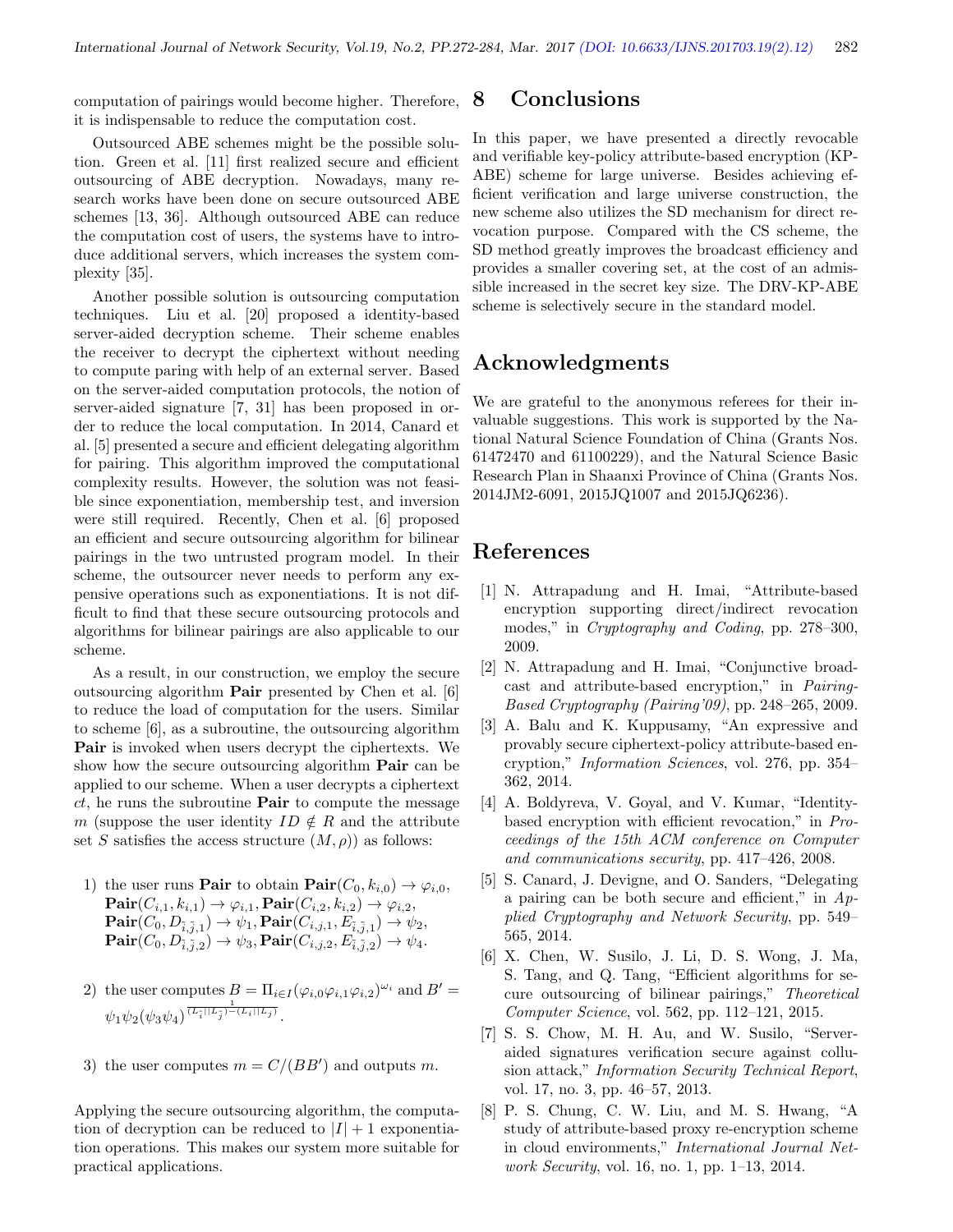- [9] P. Datta, R. Dutta, and S. Mukhopadhyay, "Fully secure unbounded revocable attribute-based encryption in prime order bilinear groups via subset difference method," IACR Cryptology ePrint Archive, vol. 2015, pp. 293, 2015.
- [10] X. Fu, S. Zeng, and F. Li, "Blind expressive ciphertext policy attribute based encryption for fine grained access control on the encrypted data," International Journal Network Security, vol. 17, no. 6, pp. 661–671, Nov. 2015.
- [11] M. Green, S. Hohenberger, and B. Waters, "Outsourcing the decryption of attribute-based encryption ciphertexts," in Proceedings of the 20th USENIX Conference on Security (SEC'11), pp. 34, 2011.
- [12] S. Hohenberger and B. Waters, "Online/offline attribute-based encryption," in Public-Key Cryptography (PKC'14), pp. 293–310, 2014.
- [13] J. Lai, R. H. Deng, C. Guan, and J. Weng, "Attribute-based encryption with verifiable outsourced decryption," IEEE Transactions on Information Forensics and Security, vol. 8, no. 8, pp. 1343–1354, 2013.
- [14] C. C. Lee, P. S. Chung, and M. S. Hwang, "A survey on attribute-based encryption schemes of access control in cloud environments," International Journal Network Security, vol. 15, no. 4, pp. 231–240, 2013.
- [15] K. Lee, "Self-updatable encryption with short public parameters and its extensions," Designs, Codes and Cryptography, vol. 79, pp. 121–161, 2016.
- [16] K. Lee, D. H. Lee, and J. H. Park, "Efficient revocable identity-based encryption via subset difference methods," IACR Cryptology ePrint Archive, 2014.
- [17] A. Lewko and B. Waters, "Unbounded hide identitybased encryption and attribute-based encryption," in Advances in Cryptology (EUROCRYPT'11), pp. 547–567, 2011.
- [18] K. Li and H. Ma, "Outsourcing decryption of multiauthority attribute-based encryption ciphertexts," International Journal Network Security, vol. 16, no. 4, pp. 286–294, 2014.
- [19] Q. Li, H. Xiong, F. Zhang, and S. Zeng, "An expressive decentralizing key-policy attribute-based encryption scheme with constant-size ciphertext," International Journal Network Security, vol. 15, no. 3, pp. 161–170, 2013.
- [20] J. K. Liu, C. K. Chu, and J. Zhou, "Identity-based server-aided decryption," in Information Security and Privacy, pp. 337–352, 2011.
- [21] X. Liu, J. Ma, J. Xiong, and G. Liu, "Ciphertextpolicy hierarchical attribute-based encryption for fine-grained access control of encryption data," International Journal Network Security, vol. 16, no. 6, pp. 437–443, 2014.
- [22] Z. Liu and D. S. Wong, "Practical attribute based encryption: Traitor tracing, revocation, and large universe," IACR Cryptology ePrint Archive, 2014.
- [23] Y. Ming, L. Fan, H. Jing-Li, and W. Zhao-Li, "An efficient attribute-based encryption scheme with revocation for outsourced data sharing control," in First

International Conference on Instrumentation, Measurement, Computer, Communication and Control, pp. 516–520, 2011.

- [24] Y. Rouselakis and B. Waters, "Practical constructions and new proof methods for large universe attribute-based encryption," in Proceedings of the 2013 ACM conference on Computer and Communications Security, pp. 463–474, 2013.
- [25] A. Sahai, H. Seyalioglu, and B. Waters, "Dynamic credentials and ciphertext delegation for attribute-based encryption," in Advances in Cryptology (CRYPTO'12), pp. 199–217, 2012.
- [26] A. Sahai and B. Waters, "Fuzzy identity-based encryption," in Advances in Cryptology (EURO-CRYPT'05), pp. 457–473, 2005.
- [27] Y. Shi, Q. Zheng, J. Liu, and Z. Han, "Directly revocable key-policy attribute-based encryption with verifiable ciphertext delegation," Information Sciences, vol. 295, pp. 221–231, 2015.
- [28] J. Singh, "Cyber-attacks in cloud computing: A case study," International Journal of Electronics and Information Engineering, vol. 1, no. 2, pp. 78–87, 2014.
- [29] P. Wang, D. Feng, and L. Zhang, "Towards attribute revocation in key-policy attribute based encryption," in Cryptology and Network Security, pp. 272–291, 2011.
- [30] Z. Wang, Y. Lu, G. Sun, "A policy-based deduplication mechanism for securing cloud storage," International Journal of Electronics and Information Engineering, vol. 2, no. 2, pp. 70–79, 2015.
- [31] W. Wu, Y. Mu, W. Susilo, and X. Huang, "Provably secure server-aided verification signatures," Computers and Mathematics with Applications, vol. 61, no. 7, pp. 1705–1723, 2011.
- [32] M. Zareapoor, P. Shamsolmoali, and M. A. Alam, "Establishing safe cloud: Ensuring data security and performance evaluation," International Journal of Electronics and Information Engineering, vol. 1, no. 2, pp. 88–99, 2014.
- [33] Y. Zhang, X. Chen, J. Li, H. Li, and F. Li, "Attribute-based data sharing with flexible and direct revocation in cloud computing," KSII Transactions on Internet and Information Systems, vol. 8, no. 11, 2014.
- [34] Y. Zhang, X. Chen, J. Li, D. S. Wong, and H. Li, "Anonymous attribute-based encryption supporting efficient decryption test," in Proceedings of the 8th ACM SIGSAC Symposium on Information, Computer and Communications Security, pp. 511–516, 2013.
- [35] Y. Zhang, D. Zheng, X. Chen, J. Li, and H. Li, "Efficient attribute-based data sharing in mobile clouds," Pervasive and Mobile Computing, 2014.
- [36] Q. Zheng, S. Xu, and G. Ateniese, "Vabks: Verifiable attribute-based keyword search over outsourced encrypted data," in Proceedings of IEEE INFOCOM, pp. 522–530, 2014.